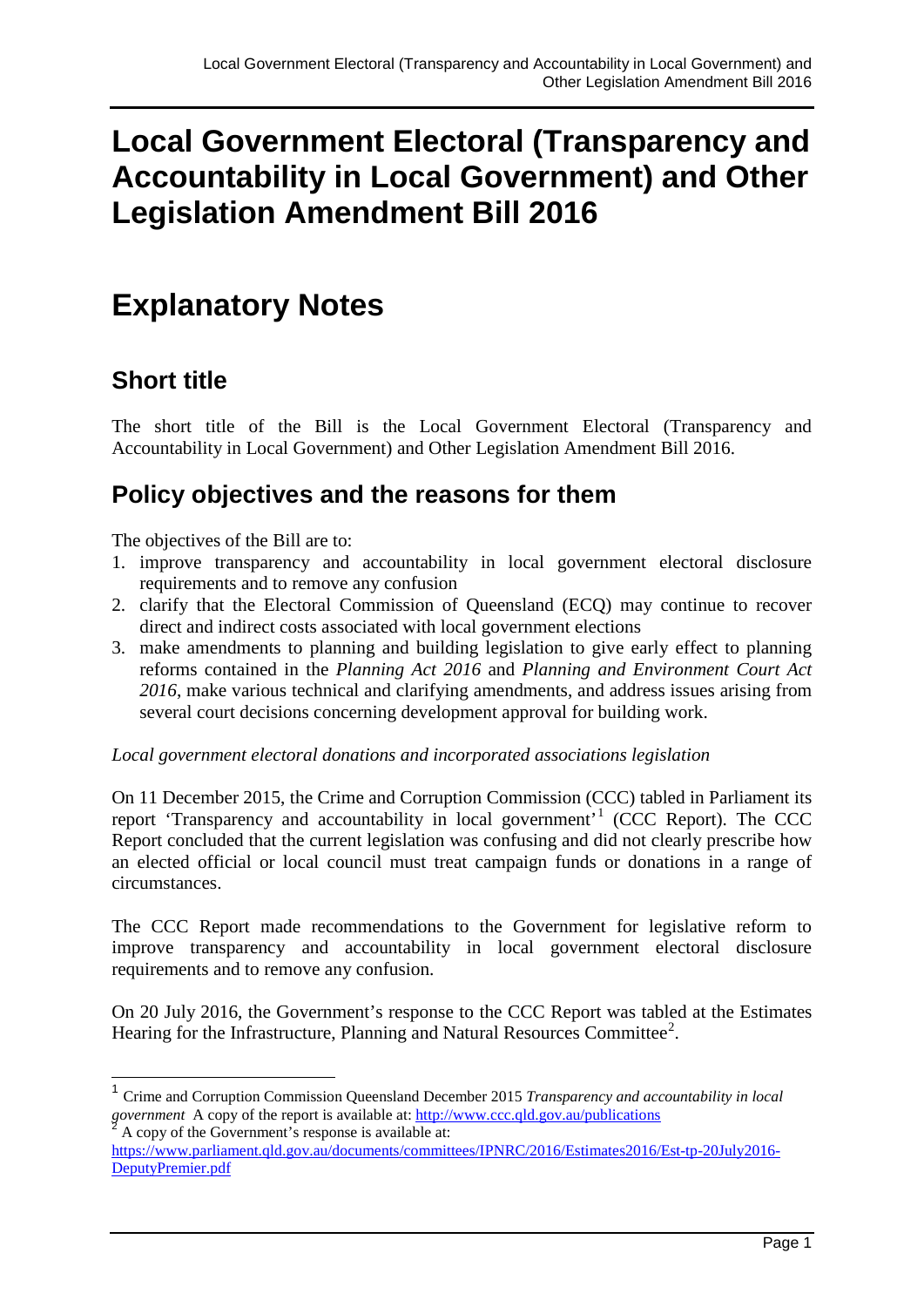The Government's response was informed, in part, by a Review Panel established to assist the Department of Infrastructure, Local Government and Planning (DILGP) consider the CCC's recommendations and develop options for legislative reform. The Review Panel comprised representatives of the Local Government Association of Queensland (LGAQ), the ECQ, the Department of the Premier and Cabinet, the Department of Justice and Attorney-General and DILGP.

The Government's response to the CCC Report proposed amendments to the *Local Government Electoral Act 2011* (LGEA), the *Associations Incorporation Act 1981* (AI Act) and the *Associations Incorporation Regulation 1999* (AIR), including amendments to:

- provide that associations (incorporated or unincorporated) are not permitted to use any official title (such as Mayor) in the name unless it is a controlled entity of the local government and therefore subject to auditing by the Queensland Audit Office;
- clarify that incorporated associations cannot be used to receive or hold electoral campaign funds which are intended to be applied for a member's benefit, either directly or indirectly;
- make the disclosure of donations more contemporaneous with the receipt of the donation by the candidate and others required to make a disclosure. The Government also endorsed that a real-time online system to disclose local government election donations be implemented, consistent with the system that will be adopted for state government elections;
- set the candidate and third party election disclosure donation threshold at \$500 to align with a councillor's register of interests gift disclosure threshold; and
- require unspent campaign donations to be either held for campaign purposes at a later point, returned to the relevant political party or transferred to a registered charity.

#### *ECQ may recover direct and indirect costs of local government elections*

At the state level, section 97 of the *Electoral Act 1992* (EA) confers upon ECQ the 'continuing function of making appropriate administrative arrangements for the conduct of elections', including arranging for the appointment and employment of appropriate members of staff for the conduct of elections.

For consistency with the EA section 97, the Bill amends the LGEA to clarify that indirect as well as direct costs incurred by ECQ in carrying out functions relating to conducting elections generally are recoverable from local governments. Examples may include costs incurred by ECQ's Local Government Elections Branch in undertaking administrative tasks including planning for electoral events, training staff and developing and testing innovations for future operational use.

#### *Planning and building legislation*

Since enactment of the *Planning Act 2016*, the *Planning and Environment Court Act 2016* and the *Planning (Consequential) and Other Legislation Amendment Act 2016* (the planning legislation) several issues of a technical or clarifying nature have been identified, mostly during consultation and training in preparation for commencement of the legislation in mid-2017.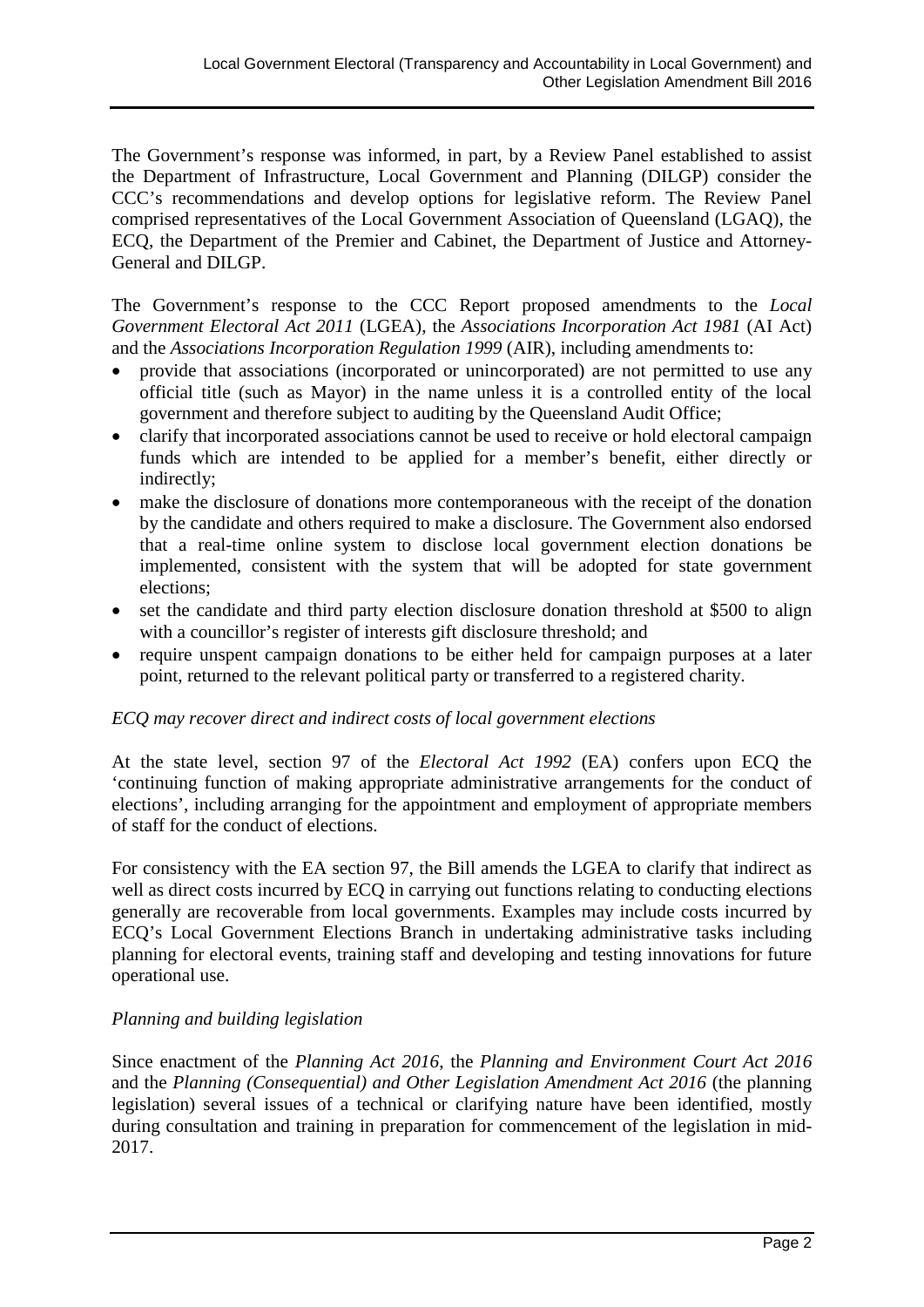Also, the Planning and Environment Court in *Gerhardt v Brisbane City Council* [2015] QPEC 34 and the Court of Appeal in *Brisbane City Council v Gerhardt* [2016] QCA 76 made findings concerning the relationship between the assessment of building work by a private certifier and a local government.

In those cases, a private certifier had given a development approval for building work for alterations to a house at Wooloowin in Brisbane, even though the building work was also assessable development under the council's planning scheme, and a preliminary approval had not been first sought from the council – a requirement that was widely assumed to apply.

In both cases, the courts found that in the matter in dispute, a preliminary approval was not required, and the council had been able to address relevant matters under its planning scheme through a referral from the certifier, which had been made, but which the council had not responded to in time.

The findings in the cases raised concern among councils about their ability to assess aspects of building work under their planning schemes, particularly as the findings did not address the scenario of where these aspects of building work are not the subject of a referral from the certifier.

However on 16 September 2016, the Planning and Environment Court handed down a decision in another matter (*Gerhardt v Brisbane City Council* [2016] QPEC 48) concerning the demolition of two houses at Morningside in Brisbane. This decision provides significant further context to the issue, in particular the arrangements that apply if building work is assessable under a planning scheme, but the matters the council must assess are **not** within the scope of a certifier's responsibilities, or a referral from the certifier. In that case, the court found:

- that two development approvals **were** required (one from the council and one from the certifier); and
- due to an issue with the definition of "preliminary approval" under the *Sustainable Planning Act 2009* identified in the earlier cases, there was no particular **order** in which the approvals had to be obtained.

Taken together, the cases establish a generally sound approach to identifying the relative responsibilities of certifiers and councils in assessing building work in a way that allows each to effectively address their respective interests. However it would be desirable to reflect this approach clearly in the law, and also establish that if a development approval is required from a council, it should be obtained before a certifier decides an application for the building work, as this would minimise the potential for missed council approvals. Council approvals also often provide a valuable context for the detailed design necessary to support a later application to a certifier.

It would also be desirable to minimise to the greatest extent possible, any duplication between council assessments under development applications, and referrals to councils from private certifiers.

Finally, three features of the planning legislation that would not involve substantial time and resources to implement have been identified as being desirable for implementation as early as possible. These are: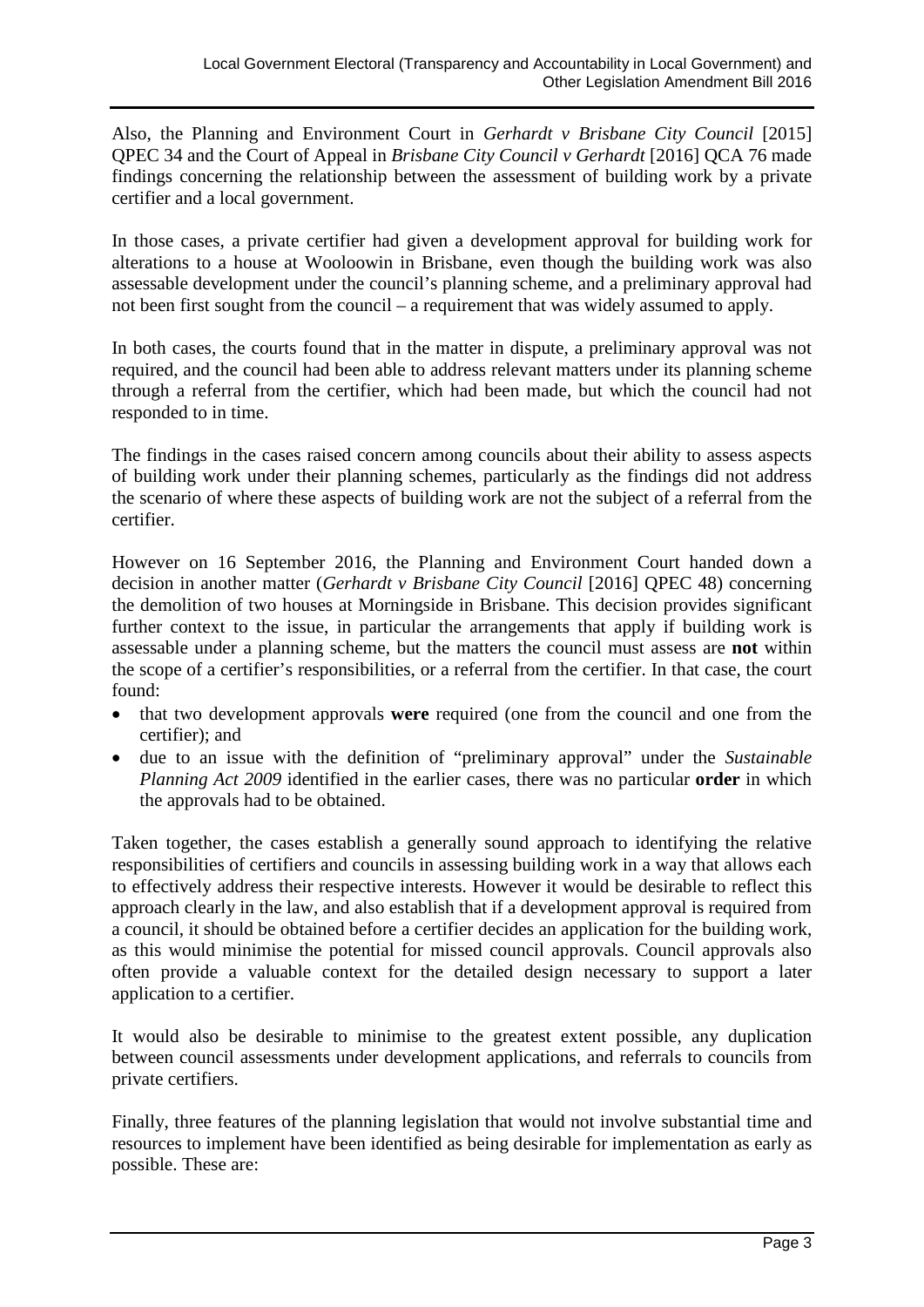- an increase in penalties for development offences from 1665 penalty units to 4500 penalty units;
- limited retrospective commencement for some temporary local planning instruments; and
- new arrangements for the Planning and Environment Court to award costs.

# **Achievement of policy objectives**

To achieve the policy objectives the Bill amends:

- the AI Act to clarify that incorporated associations cannot be used to receive or hold electoral campaign funds which are intended to be applied for the benefit of a member of the association, either directly or indirectly;
- the LGEA to:
	- − ensure consistency between the disclosure requirements of candidates and councillors
	- − facilitate real-time online electoral donation disclosures for local government elections, consistent with state election requirements
	- − require candidates and groups of candidates to account for unspent donations
	- − clarify that the ECQ may continue to recover direct and indirect costs associated with the conduct of local government elections;
- the *Planning Act 2016* to make several technical amendments, clarify which building work requires a separate approval from a local government as well as an approval from a private certifier;
- the *Planning and Environment Court Act 2016* to omit a redundant provision;
- the *Building Act 1975* and the *Planning (Consequential) and Other Legislation Amendment Act 2016* to clarify the concept of a building development application, and amend the requirements for private certifiers to await particular development approvals, consistent with changes to the planning legislation in response to the recent court decisions; and
- the *Sustainable Planning Act 2009* to clarify which building work requires a separate approval from a local government as well as an approval from a private certifier, provide for email service of originating applications to the court, and "bring forward":
	- − an increase in penalties for development offences from 1665 penalty units to 4500 penalty units
	- − limited retrospective commencement for some temporary local planning instruments (TLPIs); and
	- − new arrangements for the Planning and Environment Court to award costs.

#### *Local government electoral donations and incorporated associations legislation*

The Bill's objectives are considered reasonable and appropriate to implement the Government's endorsement of the CCC's recommendations 2-4 and part of recommendation 5.

CCC Report recommendation 1 *– That associations incorporated or unincorporated not be permitted to use any official title (such as Mayor) in the name unless it is a controlled entity and therefore subject to auditing by the Queensland Audit Office*.

In relation to the CCC Report recommendation 1, amendments are required to the AIR to clarify that the use of official titles such as mayor and councillor are prohibited in the name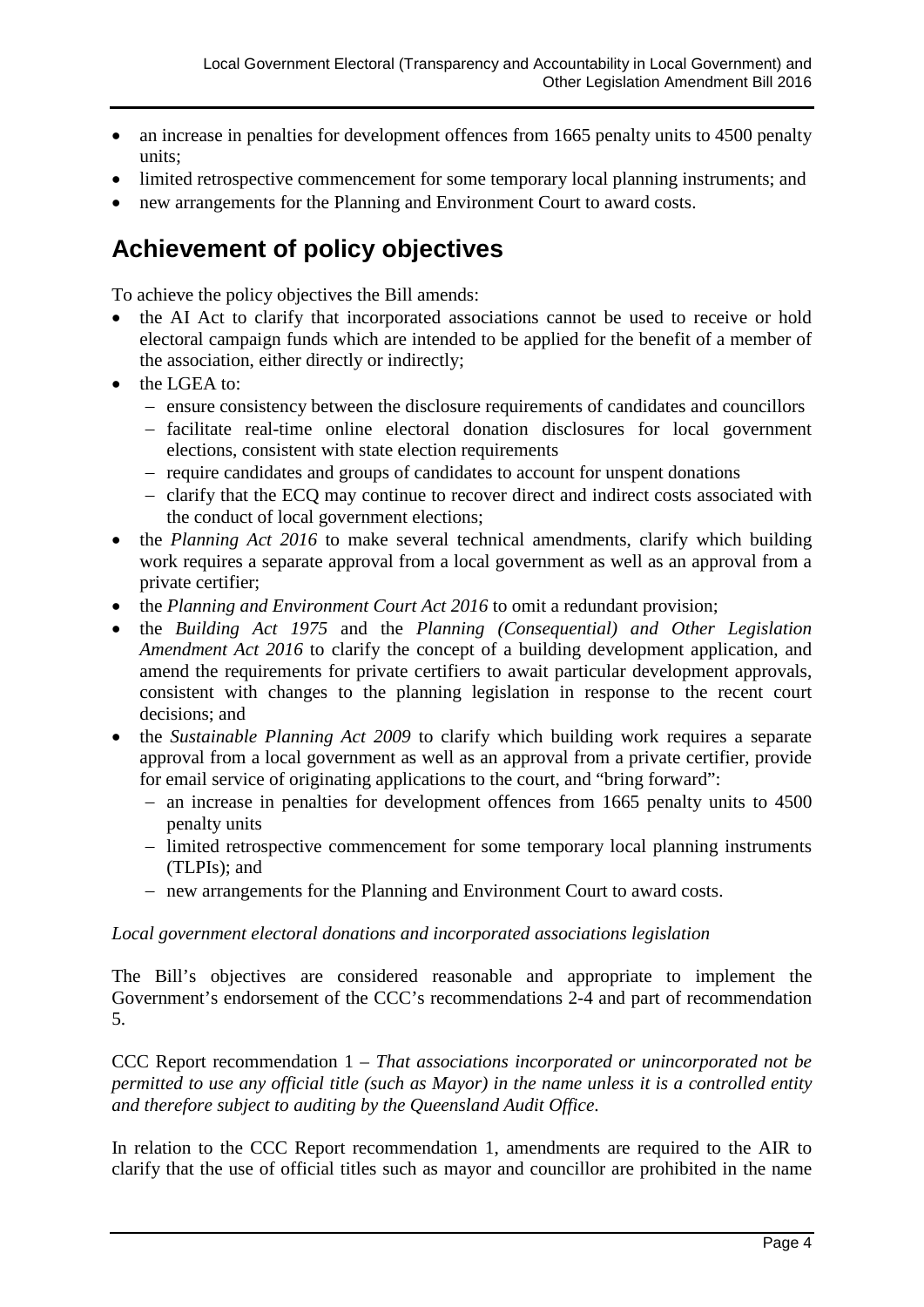of an incorporated association unless the association is a controlled entity. These amendments are proposed to be progressed separately from the Bill.

CCC Report recommendation 2 *– That the AI Act be amended to make it clear that incorporated associations cannot be used to receive or hold electoral campaign funds which are intended to be applied for a member's benefit, either directly or indirectly.*

To implement the Government's response to recommendation 2, the Bill amends the AI Act to clarify that incorporated associations are prohibited from holding or receiving campaign funds which are intended to be applied for a member's benefit, either directly or indirectly.

While there is no specific legislative prohibition on incorporated associations receiving or holding electoral campaign funds, an incorporated association cannot be formed or carried on for the purpose of providing financial gain for its members or have as its main purpose the holding of property for use by some or all of its members, or among persons claiming through, or nominated by, some or all of its members. A clarifying amendment assists in making this clearer.

The CCC Report provided that the CCC *"does not believe it was the intention of law-makers to allow an individual to use an incorporated association, where that person is involved in the control of the association, for the sole or primary purpose of collecting or holding campaign funds which are intended to be applied to that person's benefit, either directly or indirectly. The use of a separate legal entity to hold election campaign donations intended for use by candidates/councillors has significant potential to diminish transparency in this area and the area of councillor disclosure of financial and non-financial interests.*"[3](#page-4-0)

CCC Report recommendation 3 *– That the Government consider amendment to disclosure time frames to make the disclosure of donations more contemporaneous with the receipt of the donation by the candidate and others required to make a disclosure*.

The CCC Report noted "*that the candidates are required to disclose campaign donations within 15 weeks from polling day. There is no requirement to disclose donations on or before polling day. This would seem to hamper voters' ability to make an informed decision about a candidate on polling day. …The CCC believes that it should be possible for campaign donations to be declared via online or electronic submission on an ongoing basis throughout a campaign, with a significantly shorter time frame for compliance. In that way, declarations would be more useful to the public in helping them determine the suitability of a candidate before polling day*."[4](#page-4-1)

To implement the Government's response to recommendation 3 and to implement a real-time online system of disclosure, the Bill amends the LGEA to provide a head of power for a regulation to prescribe for the contemporaneous disclosure of gifts, loans and third party expenditure. The Bill also amends the definition of disclosure period for candidates, groups of candidates and third parties to provide for a regulation to prescribe the disclosure period, for consistency with the EA.

<span id="page-4-0"></span> <sup>3</sup> Crime and Corruption Commission Queensland December 2015 *Transparency and accountability in local* 

<span id="page-4-1"></span>*Grime and Corruption Commission Queensland December 2015 <i>Transparency and accountability in local government*, page 18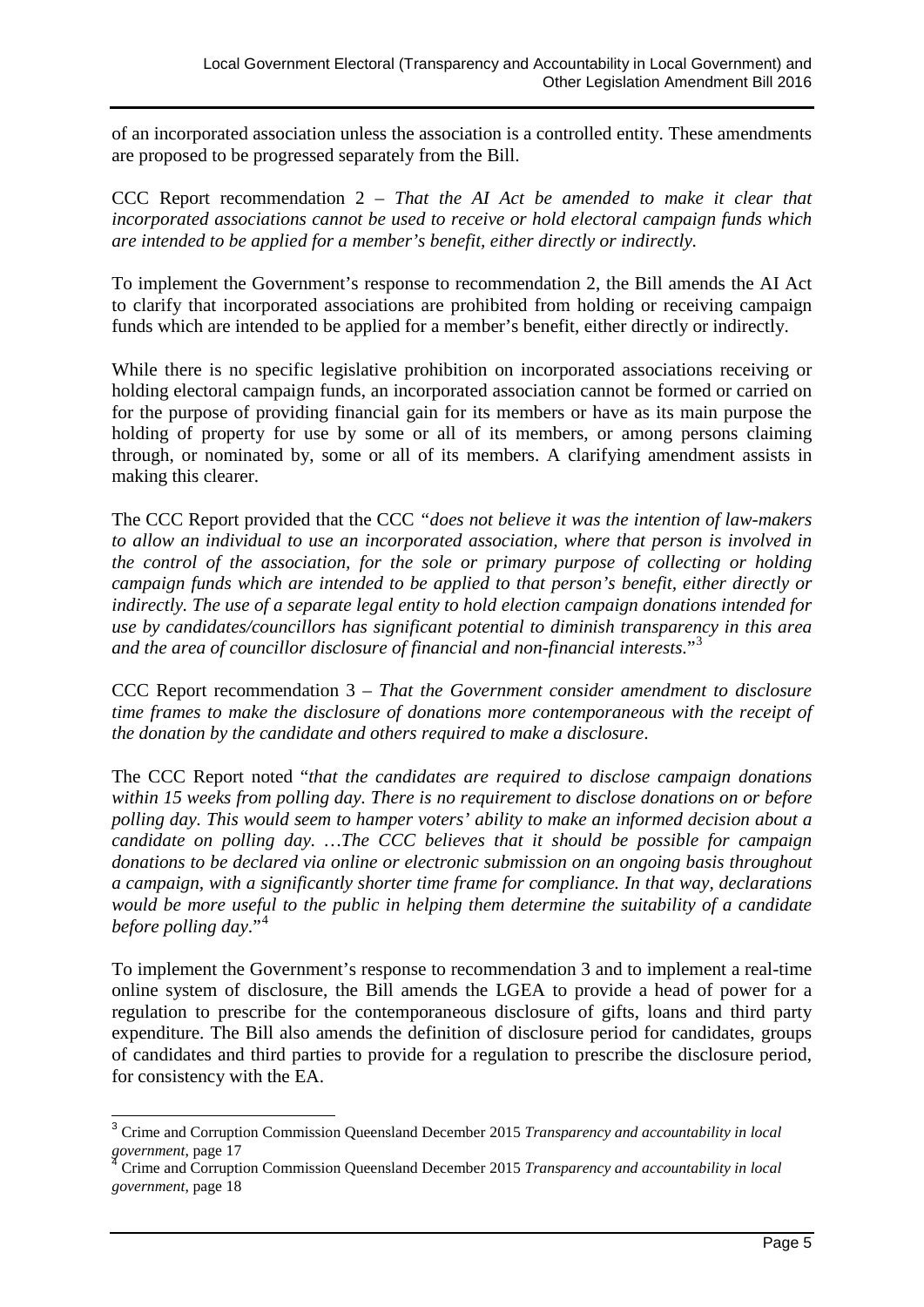Subject to the Bill being passed, the provisions that provide for the contemporaneous disclosure of returns will commence by proclamation and amendments to the *Local Government Electoral Regulation 2011* (LGER) will be proposed, consistent with proposed amendments to the *Electoral Regulation 2013* (ER) to prescribe real-time online disclosure timeframes for state elections.

The Bill also amends the LGEA to provide a head of power for ECQ to make procedures about how a return may be lodged electronically, consistent with the EA section 315A which provides that ECQ may make procedures about how a return may be lodged electronically.

The procedures do not take effect until approved by a regulation. The procedures and the regulation must be tabled in the Legislative Assembly and must be published on ECQ's website.

The Government is working with ECQ to develop a real-time online system of disclosure of election donations at the state government level. The real-time online disclosure system that is developed for state elections will also be used for local government elections.

CCC Report recommendation 4 *– That the Government consider amendment to disclosure requirements in the LGEA and the Local Government Act 2009 (LGA) to align the threshold obligations for reporting*.

The CCC Report noted that differing disclosure requirements under the LGEA and LGA *"make it difficult for those who have to adhere to these requirements to understand and comply with them."[5](#page-5-0)*

To implement the Government's response to recommendation 4, the Bill amends the LGEA to set the candidate and third party election disclosure donation threshold at \$500 to align with the threshold for a councillor's register of interest gift disclosures under the LGA.

For individual candidates, the Bill increases the donation disclosure threshold from \$200 to \$500, thereby reducing the disclosure burden. The \$500 threshold is lower than the \$1,000 threshold for state candidates due to the nature of local government decision making and the real ability for a councillor to have a say on local government matters such as planning applications. The lower threshold is considered to be reasonable and is supported by the LGAQ.

For third parties, the Bill decreases the donation disclosure threshold from \$1,000 to \$500. The Bill also increases the threshold for an expenditure return by third parties from \$200 to \$500. By reducing the current \$1,000 threshold to \$500 for donations received, third parties will have a greater disclosure burden in relation to donations received. By raising the current \$200 expenditure threshold to \$500, third parties will have a lower disclosure burden in relation to their expenditure returns.

CCC Report recommendation 5 *– That the Government expand the regulation of donations to include the expenditure of donations and a requirement to account for unspent donations by* 

<span id="page-5-0"></span> <sup>5</sup> Crime and Corruption Commission Queensland December 2015 *Transparency and accountability in local government*, page 18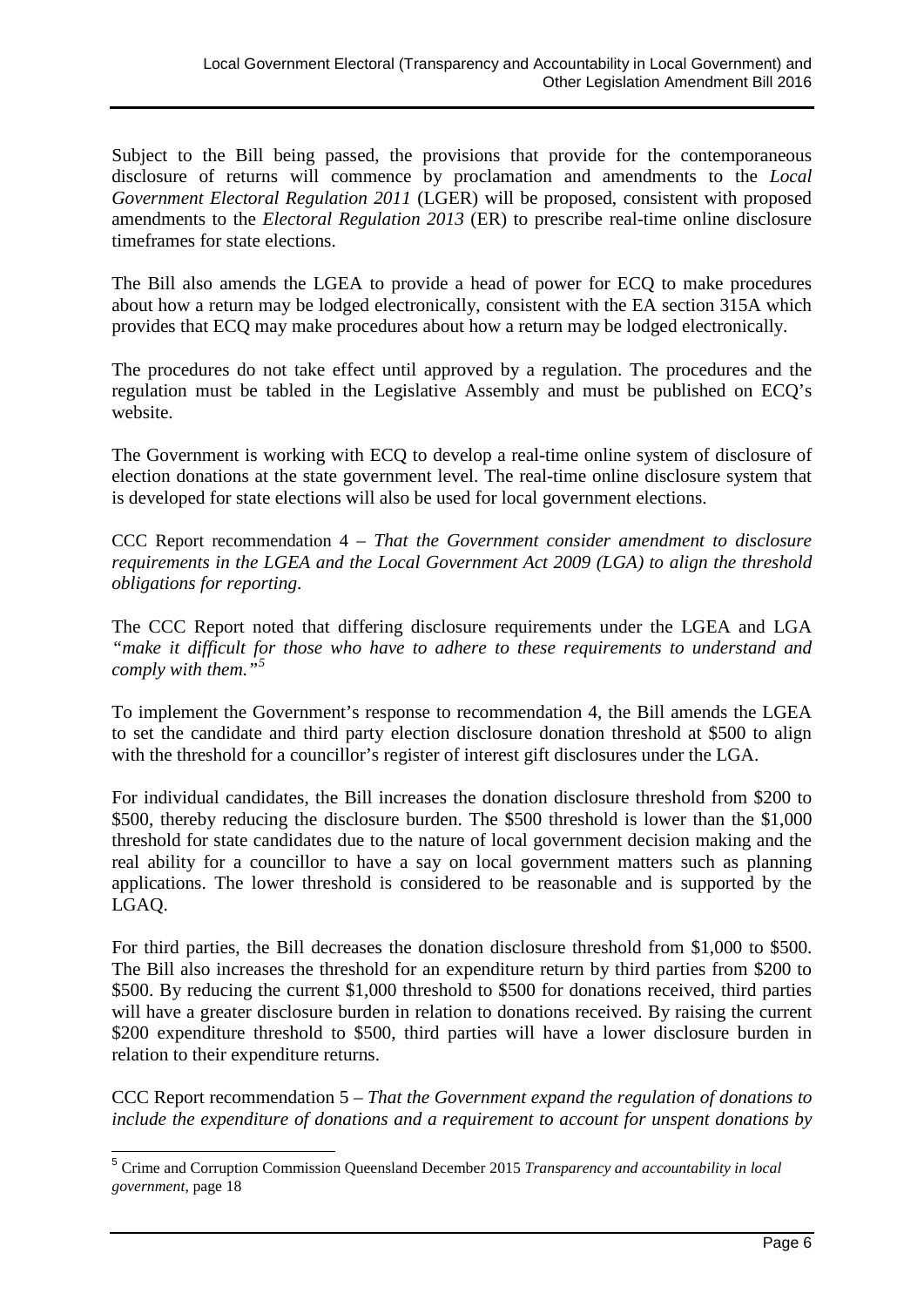*either only using the funds for campaign purposes or transferring them to a registered charity*.

The CCC Report provides that "*Integrity in electoral processes is fundamental and prescription of sound process should be such that the recording of monies received and spent is evidence that each candidate is acting in good faith.*

*As a consequence, transparency would be greatly increased if, at the end of the relevant disclosure period, candidates were required to:*

- *submit a return in relation to the expenditure of the funds; and*
- *maintain any unspent funds in a dedicated account until the candidate runs for the next election or transfer the funds to a registered charity*."[6](#page-6-0)

Candidates are currently required to operate a dedicated account for receiving gifts and loans, and making expenditure for campaign purposes during the relevant disclosure period.

Without amendment, candidates and groups of candidates are not required to account for unspent donations at the end of the election donation disclosure period. The CCC Report highlighted the inability to trace the expenditure of leftover funds after an election undermines transparency.

Further, the CCC's investigation found that a candidate's dedicated bank account for collecting, holding and expending campaign funds during the relevant disclosure period, continued to operate for collecting, holding and expending community funds after the disclosure period ended.

The CCC Report highlighted that the practice of having one bank account with dual purposes created, '*perceptions of corruption or self-interest*…'[7](#page-6-1) .

The Government did not endorse that part of recommendation 5 that requires local government candidates to submit an expenditure return in addition to a donations return. The Government responded that the administrative burden of that requirement outweighs any additional public benefit given the vast majority of candidates spend minimal amounts, mainly on advertising. This is particularly the case given local government candidates are not entitled to public funding for electoral expenditure, unlike candidates at state elections.

The Government endorsed the additional proposal considered by the Review Panel to strengthen the requirements around the use of a candidate's dedicated bank account so that it can only be used for gifts and loans received and expenditure made for campaign purposes. This requirement will make it easier to trace campaign expenditure and ensure compliance with legislative requirements. The Government's response noted that while this requirement does not exist for state candidates, it is supported by the LGAQ. The Government's response also considered that this additional amendment would address the underlying fundamental concerns raised by the CCC about the dual use of a dedicated account more effectively than imposing a requirement for an expenditure return.

<span id="page-6-0"></span> <sup>6</sup> Crime and Corruption Commission Queensland December 2015 *Transparency and accountability in local* 

<span id="page-6-1"></span>*Grime and Corruption Commission Queensland December 2015 <i>Transparency and accountability in local government*, page 9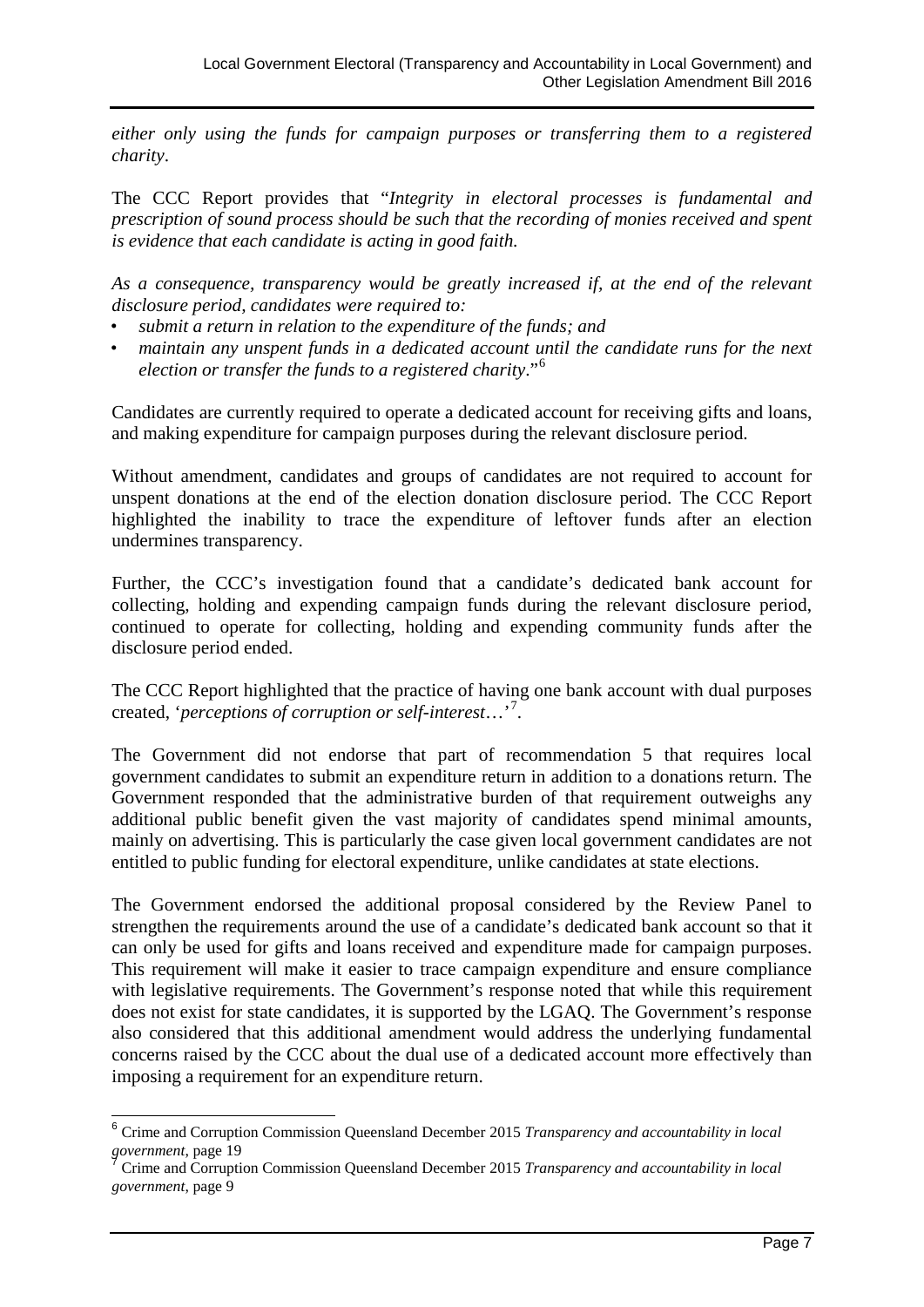The Government endorsed that part of recommendation 5 that requires unspent campaign donations be either held for campaign purposes at a later point or that the donations are transferred to a registered charity, or are returned to the relevant political party.

Accordingly, the Bill amends the LGEA to require the unspent campaign donations of a candidate/group of candidates at the end of the disclosure period for the election to be either kept in the dedicated account for the conduct of another election campaign by the candidate/group of candidates; or if the candidate/group of candidates were members of a political party during the disclosure period - be paid to the political party; or paid to a registered charity, similar to the *Election Funding, Expenditure and Disclosures Act 1981* New South Wales, part 6 section 96B.

The Government did not support CCC Report recommendation 6 *that the Government strengthen the obligation upon councillors, chief executive officers and senior executive employees (relevant persons) to declare funds, gifts or benefits provided to another entity which could be perceived to provide the relevant person with a benefit.*

*ECQ may recover direct and indirect costs of local government elections*

The Bill's objective to clarify that indirect as well as direct costs incurred by ECQ are recoverable from local governments, is considered reasonable and appropriate given the ambiguity of the LGEA section 202 and the contrast with the EA section 97.

## **Alternative ways of achieving policy objectives**

There is no alternative method of achieving the policy objectives as the objectives require amendments of existing legislation.

## **Estimated cost for government implementation**

Any additional cost associated with the development of real-time electoral donation disclosure will be explored through the established budgetary processes.

## **Consistency with fundamental legislative principles**

The Bill is generally consistent with fundamental legislative principles as defined in section 4 of the *Legislative Standards Act 1992* (LSA). Potential breaches of fundamental legislative principles are addressed below.

*Local government electoral donations and incorporated associations legislation*

*The LSA section 4(2)(b) requires legislation to have sufficient regard to the institution of Parliament*.

Clause 27 Insertion of new s 132A Electronic lodgement of returns

Consistent with the EA, the Bill at clause 27 provides for the ECQ to make procedures about how a return may be lodged electronically. The procedures do not take effect until approved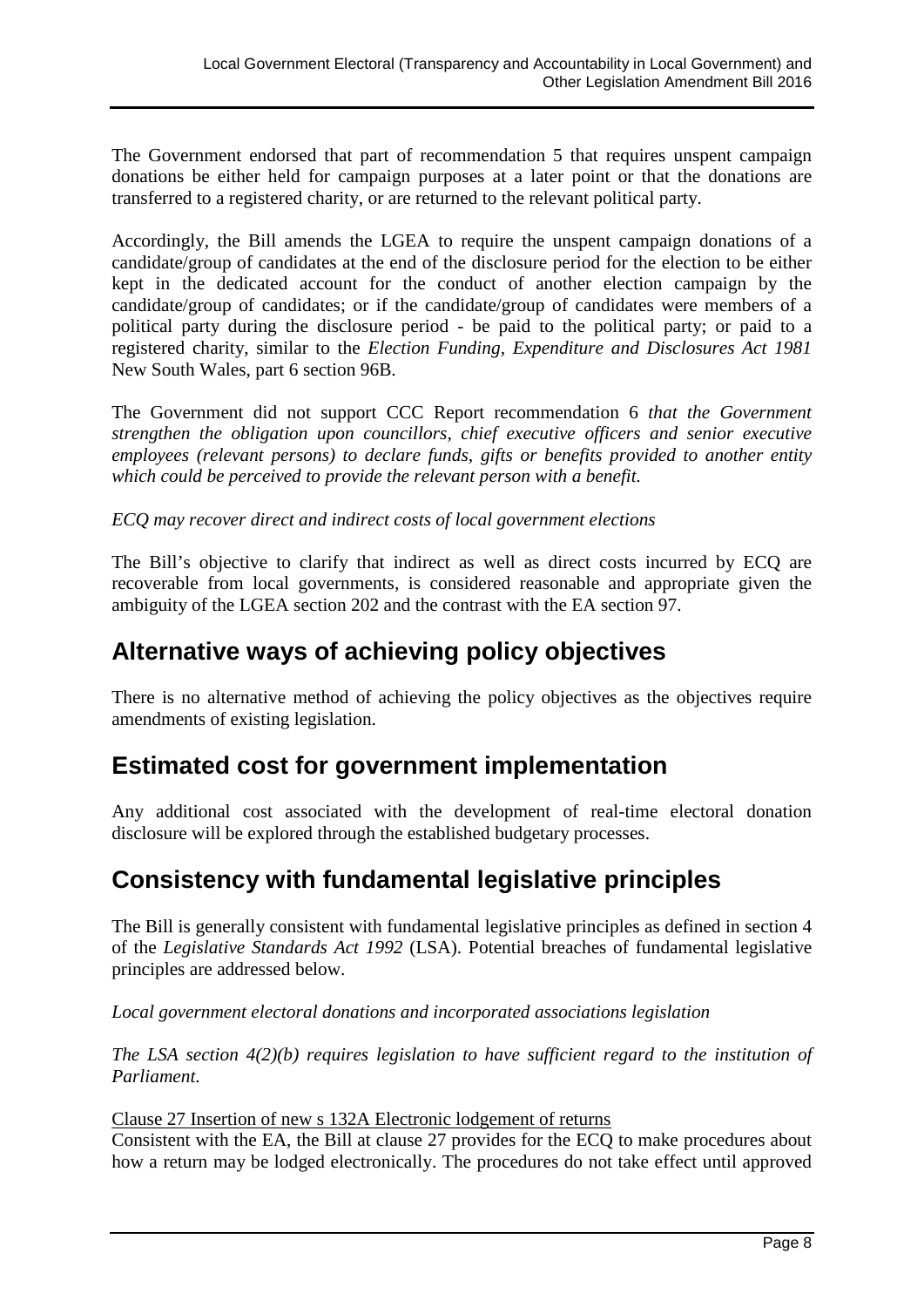by a regulation; must be tabled in the Legislative Assembly with the regulation approving the procedures; and must be published on the ECQ's website.

Corresponding amendments were made to the EA in 2015 and were considered in the Legal Affairs and Community Safety Committee's (the Committee) report No. 1 of May 2015 on the Electoral and Other Legislation Amendment Bill 2015. The Committee commented at page 37 *"…there is an express provision to require the tabling of the procedures document at the same time as the subordinate legislation, and the procedures will be published on the Electoral Commission's website, the Committee considers these are adequate safeguards in place such that clause 29 may be considered proportionate and as having sufficient regard to fundamental legislative principles"*. [8](#page-8-0)

#### Clause 11 Amendment of s 106 Definitions for pt 6

The Bill at clause 11 provides a definition of 'disclosure date' for a return to mean the day prescribed by regulation for the return. The clause therefore provides for a regulation to prescribe contemporaneous timeframes in which certain returns must be lodged. The clause potentially breaches the fundamental legislative principle that legislation has sufficient regard to the institution of Parliament because it provides for a regulation to prescribe shortened donation disclosure timeframes. The delegation of power is considered appropriate as a regulation provides the necessary flexibility for implementation, consistent with the approach taken at the state level under the EA. Further a regulation, when made, will sufficiently subject the exercise of a delegated legislative power to the scrutiny of the Legislative Assembly.

In the same context in relation to donation disclosure timeframes the Committee's report on the Electoral and Other Legislation Amendment Bill 2015 noted at page 37 "*…in all cases the specific date must be prescribed by regulation*".[9](#page-8-1)

Clause 12 Amendment of s 114 (disclosure period for candidates who were previously candidates)

Clause 13 Amendment of s 115 (disclosure period – other candidates)

Clause 14 Amendment of s 116 (disclosure period for groups of candidates)

Clause 23 Amendment of s 124 (third party expenditure for political activity)

Clause 24 Amendment of s 125 (gifts received by third parties to enable expenditure for political activity)

These clauses potentially breach the fundamental legislative principle that legislation has sufficient regard to the institution of Parliament because they provide for a regulation to prescribe the start and end of disclosure periods for candidates, groups and third parties. The delegation of power is considered appropriate as a regulation provides the necessary flexibility for implementation, consistent with the approach taken at the state level under the EA. Further a regulation, when made, will sufficiently subject the exercise of a delegated legislative power to the scrutiny of the Legislative Assembly.

<span id="page-8-0"></span> <sup>8</sup> Legal Affairs and Community Safety Committee May 2015 *Report No.1 Electoral and Other Legislation* 

<span id="page-8-1"></span>*Amendment Bill 2015*, page 37 <sup>9</sup> Legal Affairs and Community Safety Committee May 2015 *Report No.1 Electoral and Other Legislation Amendment Bill 2015*, page 37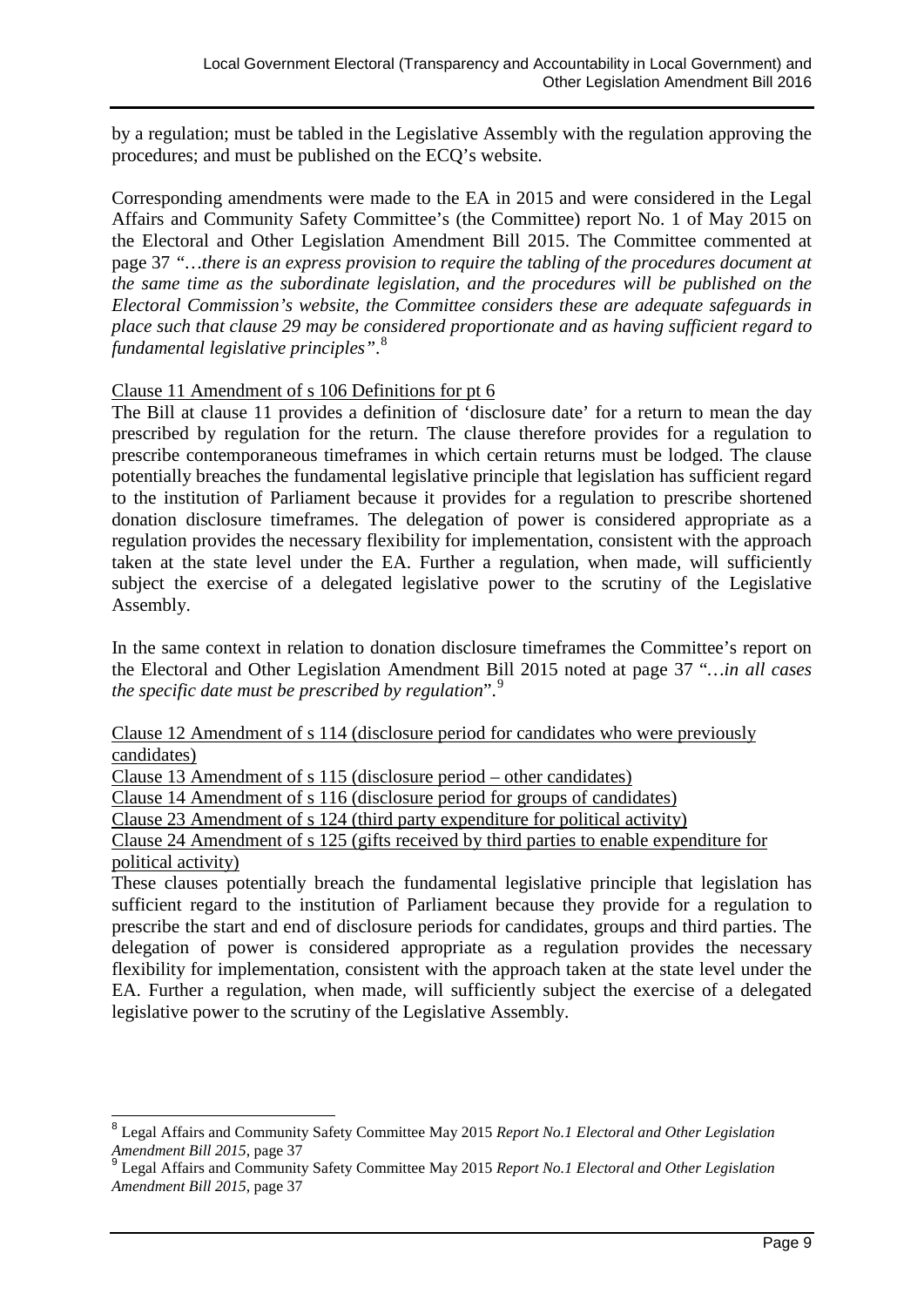*The LSA section 4(2)(a) requires legislation to have sufficient regard to the rights and liberties of individuals*.

#### Clause 25 Amendment of s 126 (Requirement for candidate to operate dedicated account) Clause 26 Amendment of s 127 (Requirement for group of candidates to operate dedicated account)

The maximum penalty of 100 penalty units currently applies to candidates, including candidates who are members of a group, who fail to take all reasonable steps to ensure the operation of a dedicated account for receiving and paying amounts for the conduct of the candidate's election campaign.

The Bill extends that maximum penalty to candidates who fail to take all reasonable steps to ensure that unspent campaign donations at the end of the disclosure period for the election are either kept in the dedicated account for the conduct of another election campaign by the candidate/group of candidates; or if the candidate/group of candidates were members of a political party during the disclosure period - be paid to the political party; or paid to a registered charity.

The penalty is commensurate with other penalties in the LGEA, for example, the maximum penalty of 100 penalty units applies to a group of candidates who fail to advertise or fundraise if particular requirements are not met.

The departure from the fundamental legislative principle is considered to be reasonably justified because the recording of monies not only received but also spent is evidence that each candidate is acting in good faith thereby promoting the public interest ahead of the private interest of the candidate.

#### *Planning and building legislation*

The issue of limited retrospective commencement of TLPIs is a feature of the *Planning Act 2016*. The Bill includes provisions to "bring forward" the commencement of these reforms. Retrospective application of a proposed TLPI is subject to Ministerial approval, and the provisions are designed to limit any retrospective effect of TLPIs to the time a local government resolved to make the instrument, and to ensure that persons potentially affected by the making of the TLPI, and the community generally, are aware of the proposed retrospective commencement. Generally Ministerial approval of TLPIs occurs soon after a local government proposes the instrument. Consequently the period of retrospective commencement is expected to be extremely limited.

# **Consultation**

## *Local government electoral donations and incorporated associations legislation*

Representatives of the LGAQ and the ECQ were on the Review Panel. Consultation with the ECQ was ongoing during the drafting of the Bill. A draft exposure Bill in relation to the proposed LGEA amendments was released for consultation with the LGAQ, Brisbane City Council (BCC) and the ECQ. The Bill is consistent with the views expressed by the ECQ, the LGAQ and BCC.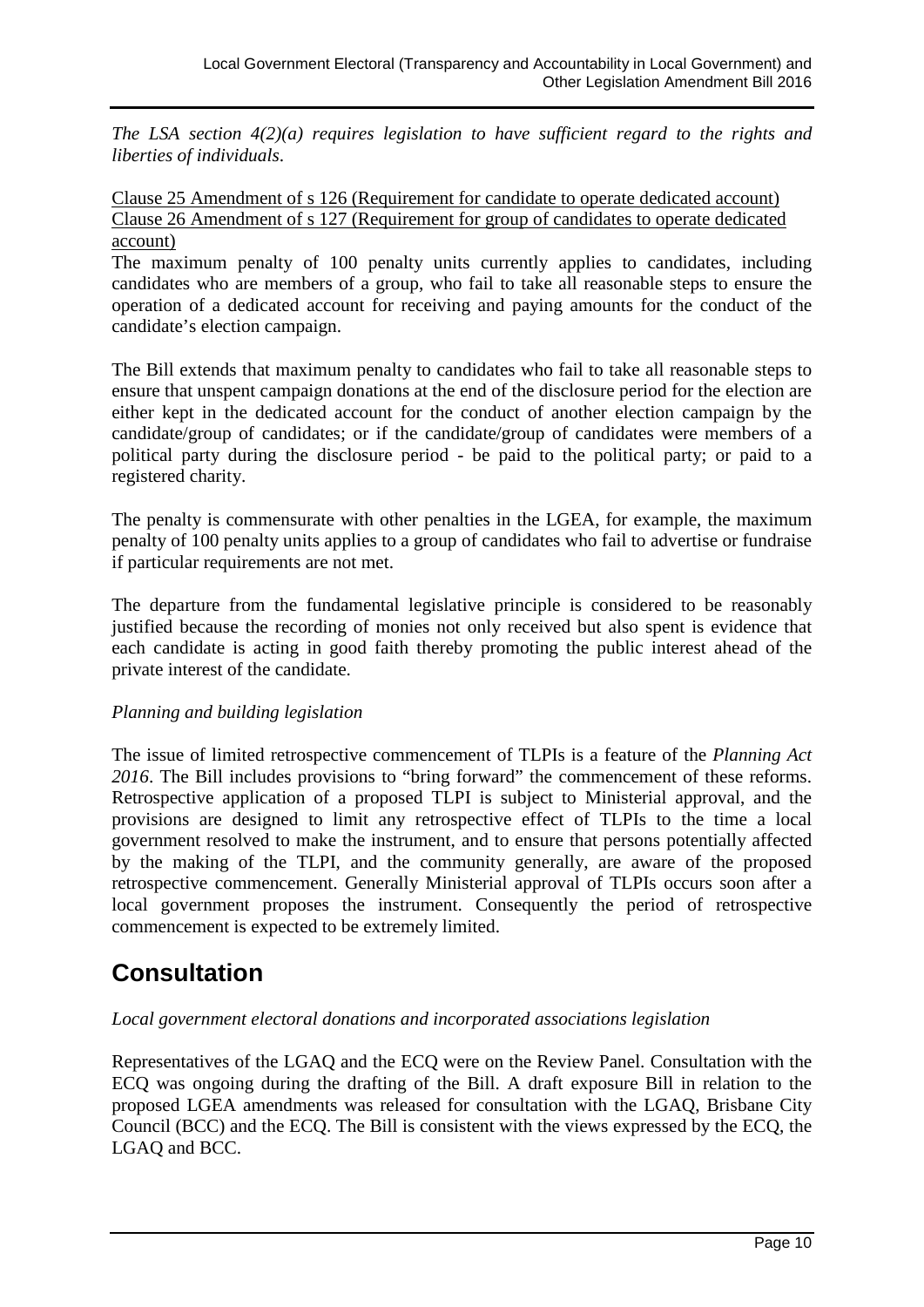The ECQ advised that consultation was undertaken with the LGAQ, registered political parties and MPs and that the response was positive with general acceptance of the intended outcomes.

#### *Planning and building legislation*

Technical amendments in the planning legislation have generally arisen in the course of consultation and training to prepare for the commencement of the legislation. Significant consultation has occurred with local governments, the LGAQ, and industry and private certifiers during development of the proposals in the Bill to address the issues raised in the *Gerhardt* court decisions.

# **Consistency with legislation of other jurisdictions**

The Bill is specific to the State of Queensland, and is not uniform with or complementary to legislation of the Commonwealth or another state.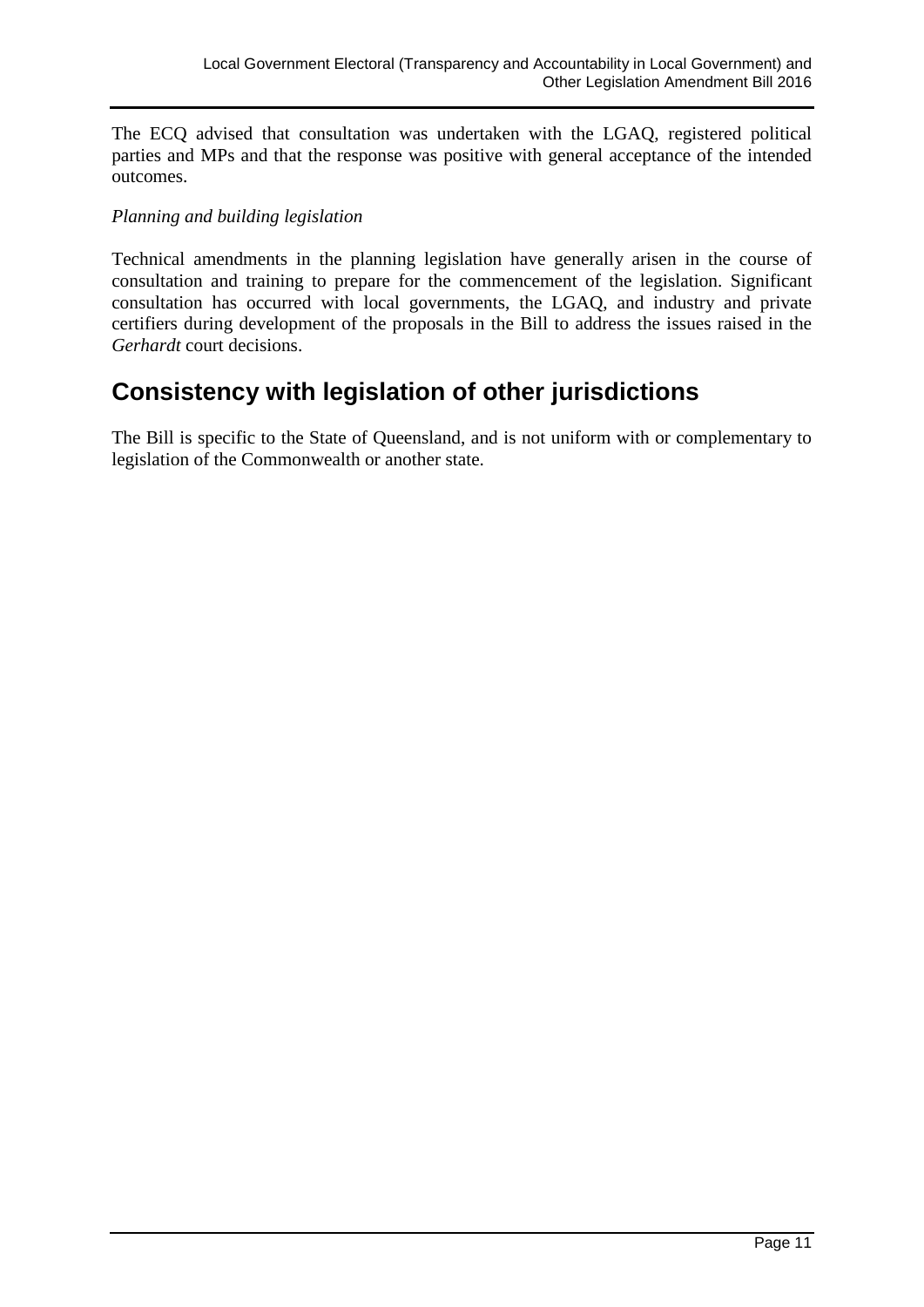# **Notes on provisions**

## **Part 1 Preliminary**

## **Clause 1 Short title**

*Clause 1* states that, when enacted, the Bill may be cited as the *Local Government Electoral (Transparency and Accountability in Local Government) and Other Legislation Amendment Act 2016*.

## **Clause 2 Commencement**

*Clause 2* states that Part 4, other than sections 25, 26 and 29, commences on a day to be fixed by proclamation. Prospective commencement by proclamation of those provisions in part 4 that relate to real-time online disclosure is to allow for amendments to the *Local Government Electoral Regulation 2011* (LGER) to be proposed, consistent with the proposed amendments to the *Electoral Regulation 2013* (ER) to prescribe real-time online disclosure timeframes for state elections.

## **Part 2 Amendment of Associations Incorporation Act 1981**

## **Clause 3 Act amended**

*Clause 3* states that this part amends the *Associations Incorporation Act 1981*.

## **Clause 4 Amendment of s 5 (Eligibility for incorporation)**

*Clause 4* amends section 5(1)(e)(iii) of the *Associations Incorporation Act 1981* to provide an example to clarify that an incorporated association cannot be used to receive or hold electoral campaign funds that are intended to be applied for a member's benefit, either directly or indirectly or a person nominated by a member.

## **Part 3 Amendment of Building Act 1975**

#### **Clause 5 Act amended**

*Clause 5* states that this part amends the *Building Act 1975*.

#### **Clause 6 Amendment of s 6 (What is a building development application)**

*Clause 6* replaces section 6 to effect changes to the definition of *building development application*, consistent with other provisions of the Bill addressing issues raised in decisions of the Planning and Environment Court and Court of Appeal concerning the relationship between development approvals given by private certifiers and other entities.

In *Gerhardt v Brisbane City Council* [2016] QPEC 48, the Planning and Environment Court found that in particular instances in which an application for a development permit for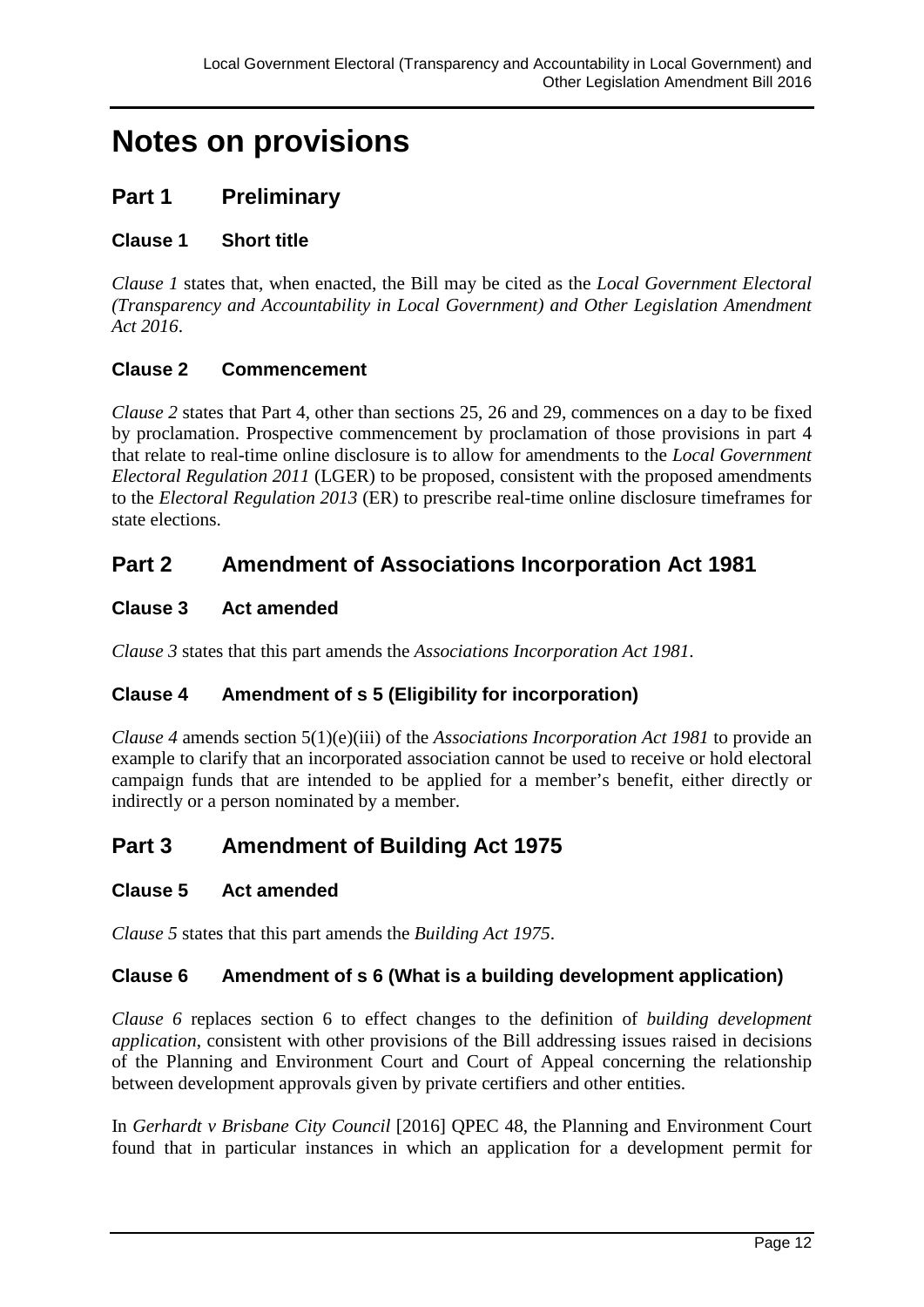building work had been made to a private certifier, a further development approval was required for the building work.

This clause, together with clauses 8, 9, 37, 63, 65, and 70-72, amend several Acts to reflect the findings of the Planning and Environment Court in that case, and earlier cases heard in the Planning and Environment Court and Court of Appeal.

The current definition of building development application refers to a development application to the extent it is for building work. The *Building Act 1975* imposes requirements on the assessment and approval of such applications under the building assessment provisions.

These requirements are appropriate for building development applications made to private certifiers. However the findings of the Planning and Environment Court in *Gerhardt v Brisbane City Council* [2016] QPEC 48 indicate that there are instances in which a development application for building work made to an entity other than a private certifier is not intended to be assessed against the building assessment provisions, but against other matters (for example against the provisions of a planning scheme that do not form part of the building assessment provisions).

The current definition also implies that a building development application may include development other than building work. This creates an inconsistency in the requirements of section 83(1)(a) of the *Building Act 1975*, under which a private certifier is required to await a development permit for the other development, which as a result would not need to be included in the building development application made to the private certifier as it would already be authorised under the earlier development permit. It is in any case unclear why it would be necessary generally to apply to a private certifier for development other than building work.

Consequently the Bill amends the definition of *building development application* to provide that, if the local government is the assessment manager, a development application is only a building development application to the extent it is for assessment of building work against the building assessment provisions. To the extent the application is for assessment against matters other than the building assessment provisions, it is not a building development application. This ensures that the requirements applying to building development applications under the *Building Act 1975* do not apply to these other aspects of the building work.

The amendment also provides that if a private certifier is the assessment manager, a building development application is an application for building work. This removes the possibility of a building development application being for development other than building work.

## **Clause 7 Amendment of s 25 (General requirements for supporting documents)**

*Clause 7* amends section 25 to substitute a reference to a referral agency's response for the existing reference to a referral agency's assessment, for consistency with changes to section 83(1)(d) in clause 8.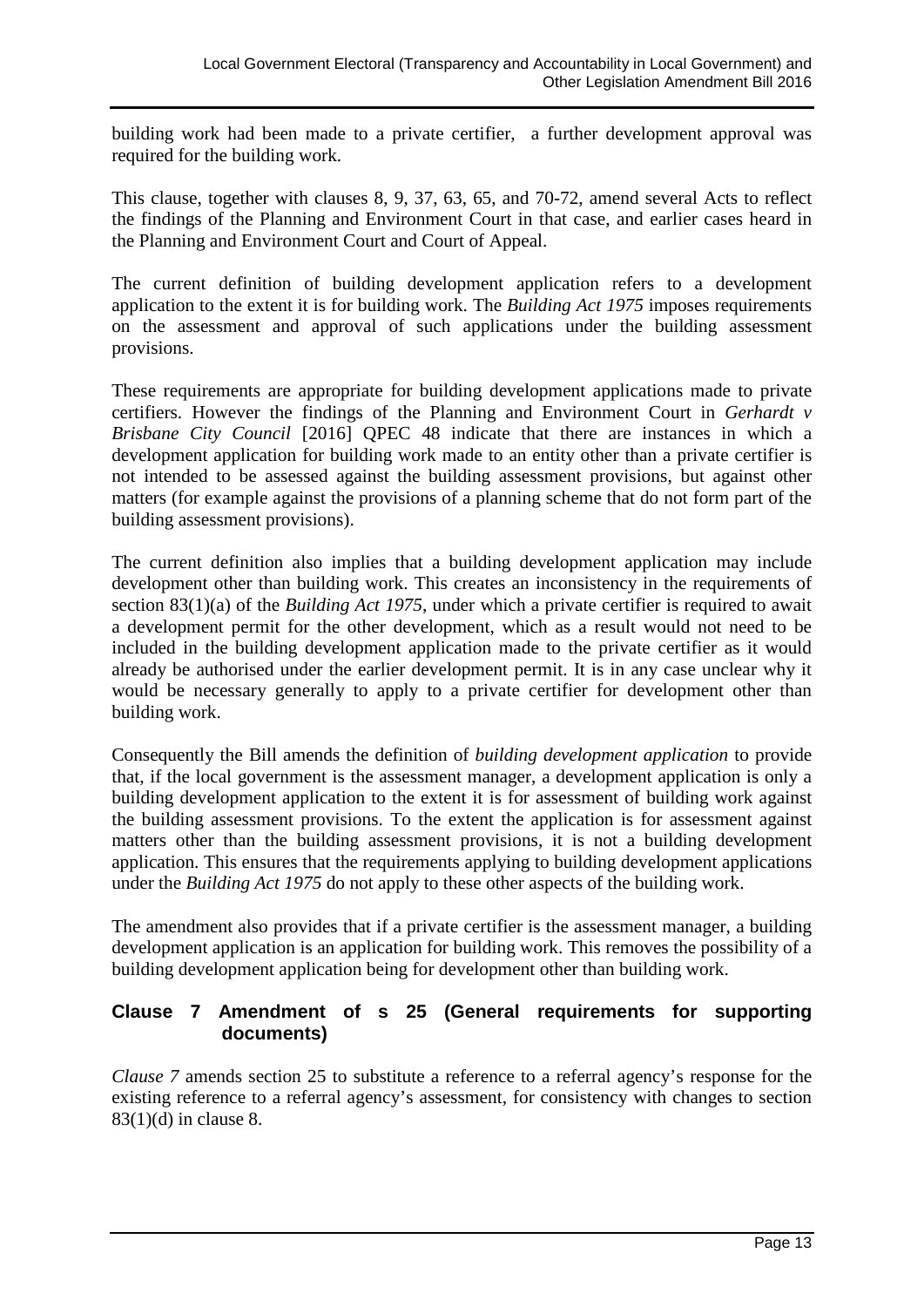#### **Clause 8 Amendment of s 83 (General restrictions on granting building development approval)**

*Clause 8* amends section 83 –

- for consistency with the findings of the Planning and Environment Court in *Gerhardt v Brisbane City Council* [2015} QPEC 34, and *Gerhardt v Brisbane City Council*  [2016] QPEC 48, and *Brisbane City Council v Gerhardt* [2016] QCA 76; and
- consistent with the amendment to the definition of *building development application* under clause 6; and
- to seek to clarify the circumstances under which a private certifier must await development permits and SPA compliance permits for development other than building work before granting a building development permit; and
- to clarify and extend the circumstances under which a private certifier must await responses from referral agencies for a building development application, or the expiration of the referral agencies' response times.

Currently section 83(1)(a) requires that, if a building development application includes development other than building work, a private certifier must await "necessary" development permits and SPA compliance permits for the development before granting a building development approval for the application.

Clause 6 amends the definition of building development application to remove the possibility that such a development application made to a private certifier might include development other than building work, as it is unclear why a building development application would need to include such development.  $83(1)(a)$  is also somewhat circular in that a building development application would not need to include development other than building work if another entity must give a development permit for the other development before the building development approval can be granted.

The current restriction in section  $83(1)(a)$  also does not extend to development other than building work if the development is **not** included in the building development application. If an applicant chose not to include such development in the applicant's building development application, the certifier need not await development permits for the other development before granting a building development approval.

Furthermore, the term "necessary development permits and SPA compliance permits" in section 83(1)(a) leaves open the question of which permits and compliance permits are "necessary". There have been disagreements between private certifiers and local governments about which permits are required to be obtained before a building development approval can be granted. In particular several disagreements have centred around which approvals for operation work are "necessary". Some types of operational work are likely to affect the location or form of the building work, and so should ideally be obtained before a building development approval can be granted. However other types of operational work (typically most landscaping or some site drainage works for example) do not affect the location or form of the building work, and could be granted after the building development approval.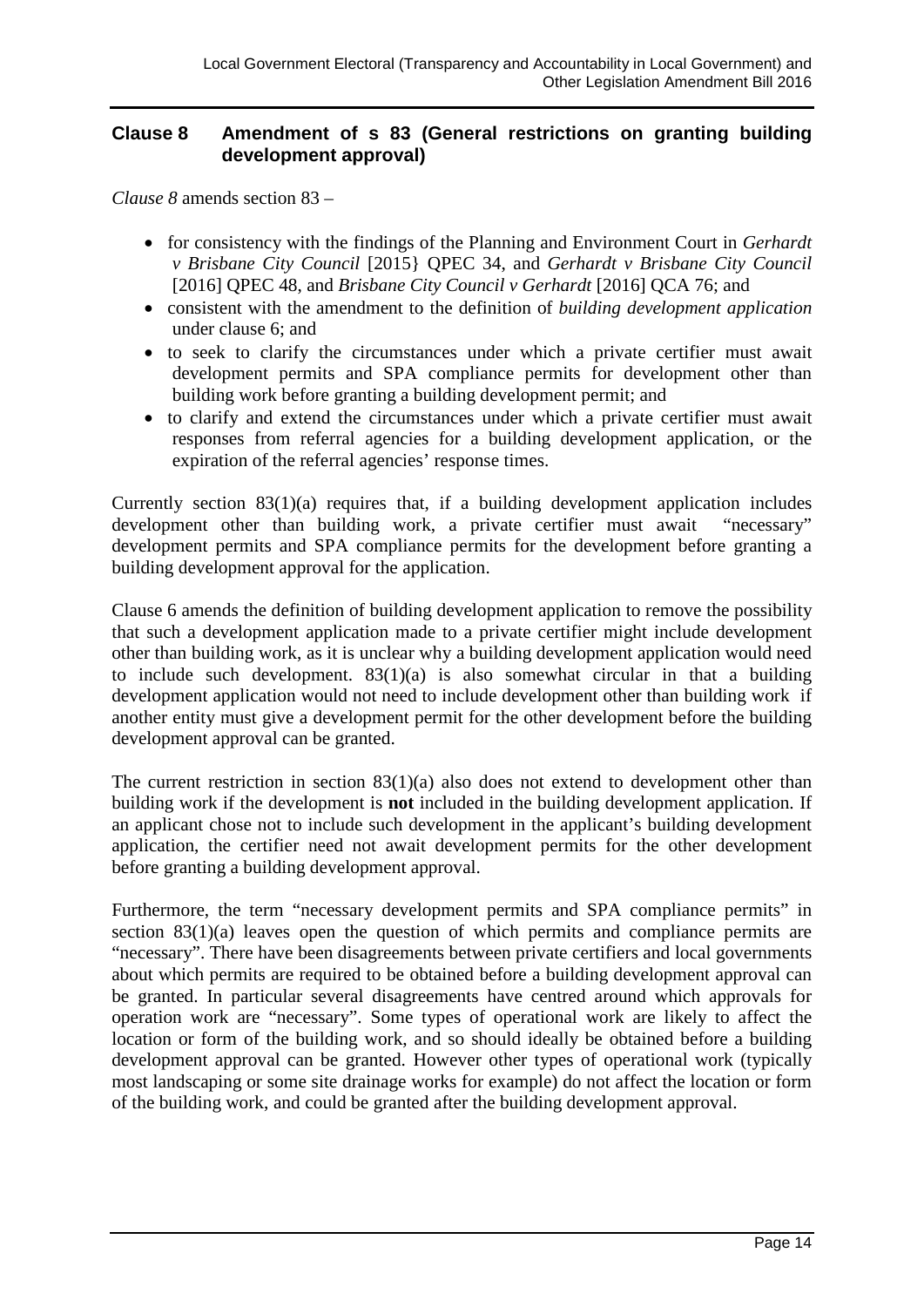The amendments to section 83(1)(a) seek to address these issues by:

- removing the reference to a building development application including other development, consistent with the changes under clause 6; and
- as a consequence applying to any necessary development permits and SPA compliance permits, instead of only those forming part of the building development application; and
- including more detailed guidance about the scope of necessary development permits and SPA compliance permits a certifier must wait for before deciding a building development application. These are development permits and SPA compliance permits that may affect –
	- the form or location of the building work (for example the location of the building on the premises to connect with, or avoid particular assessable operational work);
	- the use to which the building or structure is put (related to the nature and scope of any assessable material change of use in relation to the building work), and
	- the assessment of the building development applications (for example aspects of other assessable development that may determine or otherwise affect the conditions imposed upon any building development approval given by the private certifier).

The example for section 83(1)(a) has been modified to reflect the substance of the above changes to the paragraph.

Section 83(1)(b) has been modified for consistency with the new section 245A, inserted in the *Sustainable Planning Act 2009* by the Bill. Section 245A provides for the circumstances under which a preliminary approval is required to be given by another entity (usually a local government) before a development permit for the same building work given by a private certifier can have effect. Section 83(1)(b) provides that, if such a preliminary approval is required, a private certifier may not give a development permit for the building work until the preliminary approval takes effect.

The Bill creates a relationship between the new section 245A in the *Sustainable Planning Act 2009* and section 83(1)(b) that effectively "activates" a preliminary approval given by another entity for building work through the development permit given for the building work by a private certifier.

The Bill also amends section 83(1)(d) to clarify the circumstances under which a private certifier must await a referral agency response before deciding a building development application. The paragraph currently requires a certifier to await the assessment of the application by any referral agency, but is unclear regarding the timing of the referral agency's response. The new paragraph makes it clear that a private certifier must await the referral agency's response, or the end of the referral agency's response period (including any extension to the period agreed upon between the referral agency and applicant) whichever happens first.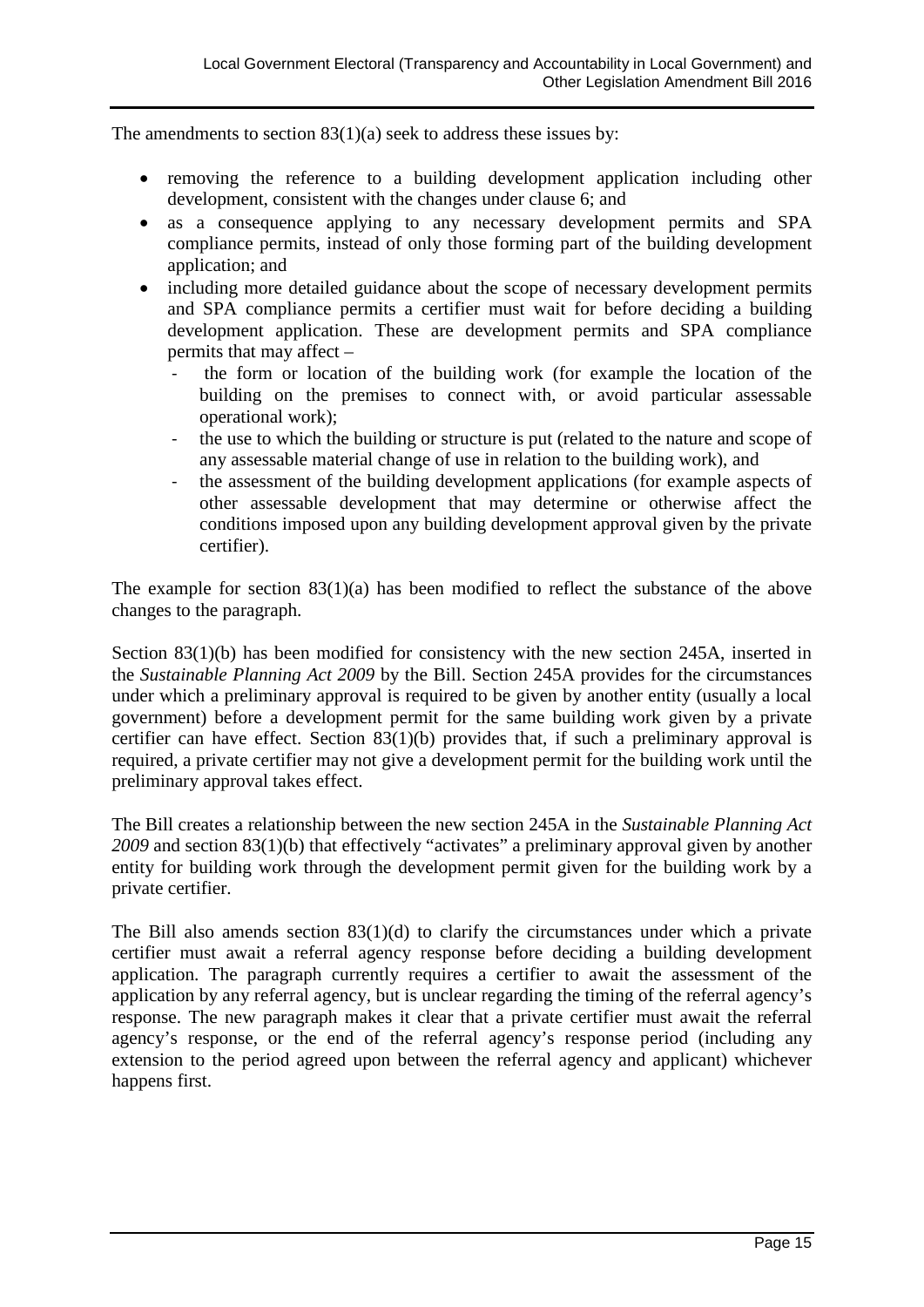## **Clause 9 Amendment of sch 2**

*Clause 9* amends the definition of *building development approval*, consistent with amendments to the definition of *building development application* (see clause 6).

## **Part 4 Amendment of Local Government Electoral Act 2011**

#### **Clause 10 Act amended**

*Clause 10* states that this part amends the *Local Government Electoral Act 2011*.

## **Clause 11 Amendment of s 106 (Definitions for pt 6)**

*Clause 11(1)* makes a minor editorial amendment to section 106 heading by omitting 'pt 6' and inserting 'part'.

*Clause 11(2)* amends section 106 to include the definition of 'disclosure date' for a return to mean the day prescribed by regulation for the return. The definition applies in part 6.

To implement the Government's response to recommendation 3 of the CCC Report that it would make disclosure timeframes more contemporaneous with receipt of donations and implement a real-time online system of disclosure, the amendment provides a head of power for a regulation to prescribe for contemporaneous disclosure, consistent with the provisions of the EA for state elections where appropriate.

Subject to the Bill being passed, amendments to the LGER will be proposed, consistent with amendments proposed to the ER to prescribe real-time online disclosure timeframes for state elections.

*Clause 11(2)* also includes the definition of 'required period' for an election to mean 15 weeks after the polling day for the election, or if no poll is conducted, the day a poll would have been conducted if it were required. The definition and related clauses continue certain existing requirements for summary returns to be provided to the ECQ.

#### **Clause 12 Amendment of s 114 (Disclosure period for candidates who were previously candidates in a local government election)**

*Clause 12* amends section 114 to provide that the candidate's disclosure period for the current election is the period starting on the day prescribed by regulation for the subparagraph or, if a day is not prescribed, 30 days after the polling day for the most recently held election for which the candidate was also a candidate; and ending on the day prescribed by regulation for the subparagraph or, if a day is not prescribed, 30 days after the polling day for the current election. The amendment is consistent with the EA section 198 which provides for a regulation to prescribe the disclosure period for a state election.

#### **Clause 13 Amendment of s 115 (Disclosure period – other candidates)**

*Clause 13* continues to provide that the candidate's disclosure period for the election is the period starting on the day the first of the following happens or, if they happen at the same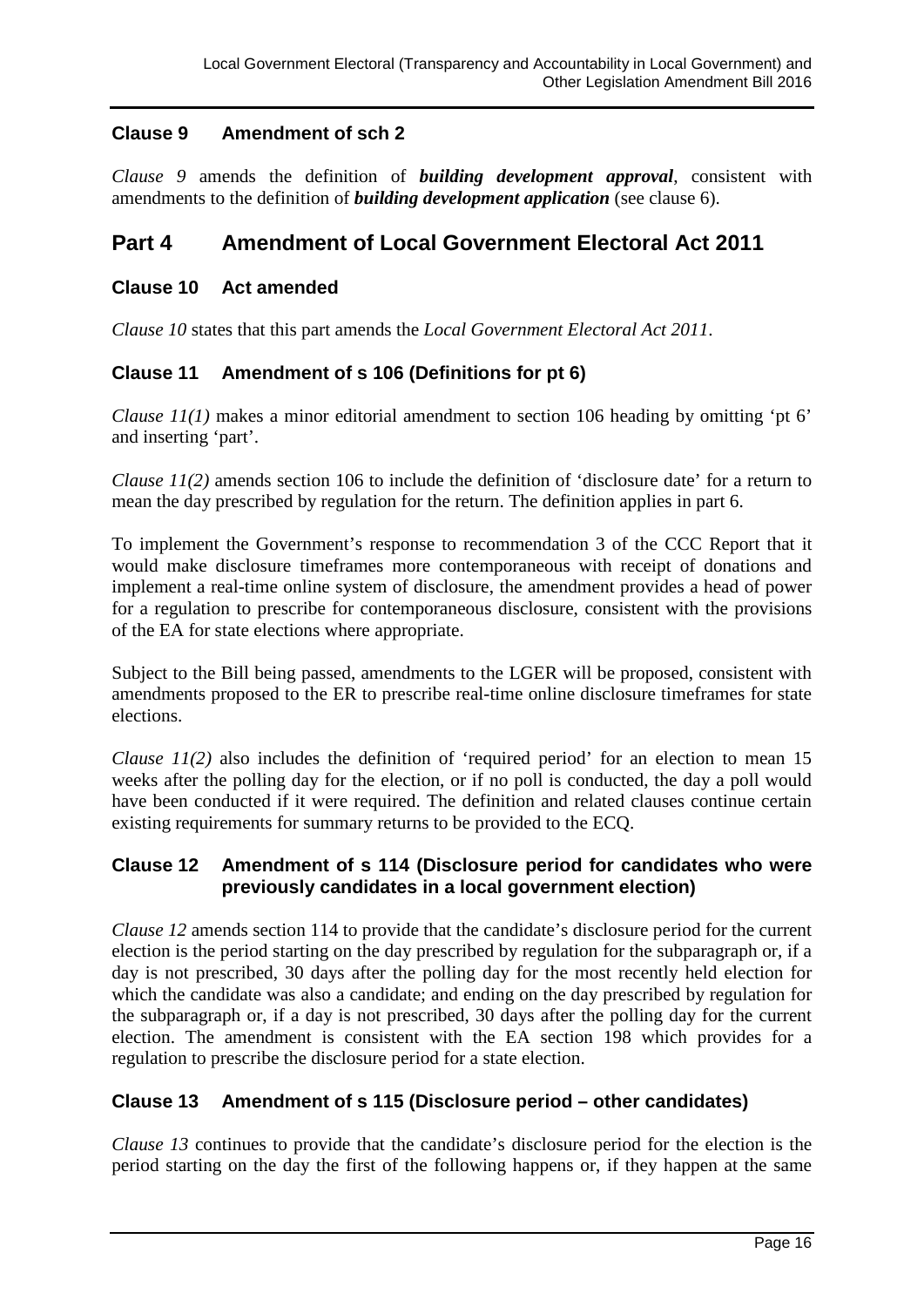time, when they happen – the person announces the person is to be a candidate in the election; the person nominates as a candidate in the election.

The amendment further provides that the candidate's disclosure period for the election ends on the day prescribed by regulation for the subparagraph; or, if a day is not prescribed, 30 days after the polling day for the election. The amendment is consistent with the EA section 198 which provides for a regulation to prescribe the disclosure period for a state election.

#### **Clause 14 Amendment of s 116 (Disclosure period for groups of candidates)**

*Clause 14* amends section 116 to provide that the disclosure period for an election for a group of candidates is the period starting on the day prescribed by regulation for the subparagraph; or, if a day is not prescribed, 30 days after the polling day for the most recently held quadrennial elections; and ending on the day prescribed by regulation for the subparagraph; or, if a day is not prescribed, 30 days after the polling day for the current election. The amendment is consistent with the EA section 198 which provides for a regulation to prescribe the disclosure period for a state election.

#### **Clause 15 Omission of s 116A (Definition for div 3)**

*Clause 15* omits section 116A, as the definition of 'required period' is located in amended section 106.

#### **Clause 16 Amendment of s 117 (Gifts to candidates)**

*Clause 16* amends section 117 to provide that if during a candidate's disclosure period for an election the candidate receives a gift of a value equal to or more than \$500, the candidate must give the ECQ a return about the gift. The return must be given to the ECQ on or before the disclosure date (as defined in clause 11) for the return. The value of a gift is taken to include the value of all other gifts previously given to the candidate by the same entity during the candidate's disclosure period.

Each return must be in the approved form; and state the relevant details for the gift. 'Relevant details' is defined in section 109 and includes the value of the gift and when the gift was made, in addition to certain requirements applying to unincorporated associations, trust funds and funds of a foundation.

The amendment implements the Government's response to recommendation 3 of the CCC Report by making provision for contemporaneous disclosure. It also implements the Government's response to recommendation 4 of the CCC Report by increasing the disclosure threshold from \$200 to \$500.

*Clause 16* further amends section 117 to provide that the candidate must, within the required period (as defined in clause 11) for the election, give the ECQ a return in the approved form, stating, if the candidate received gifts during the disclosure period, the total value of all gifts received during the disclosure period and the number of entities that gave the gifts; or otherwise that no gifts were received during the disclosure period. This provision continues the requirement for a summary return to be provided to the ECQ.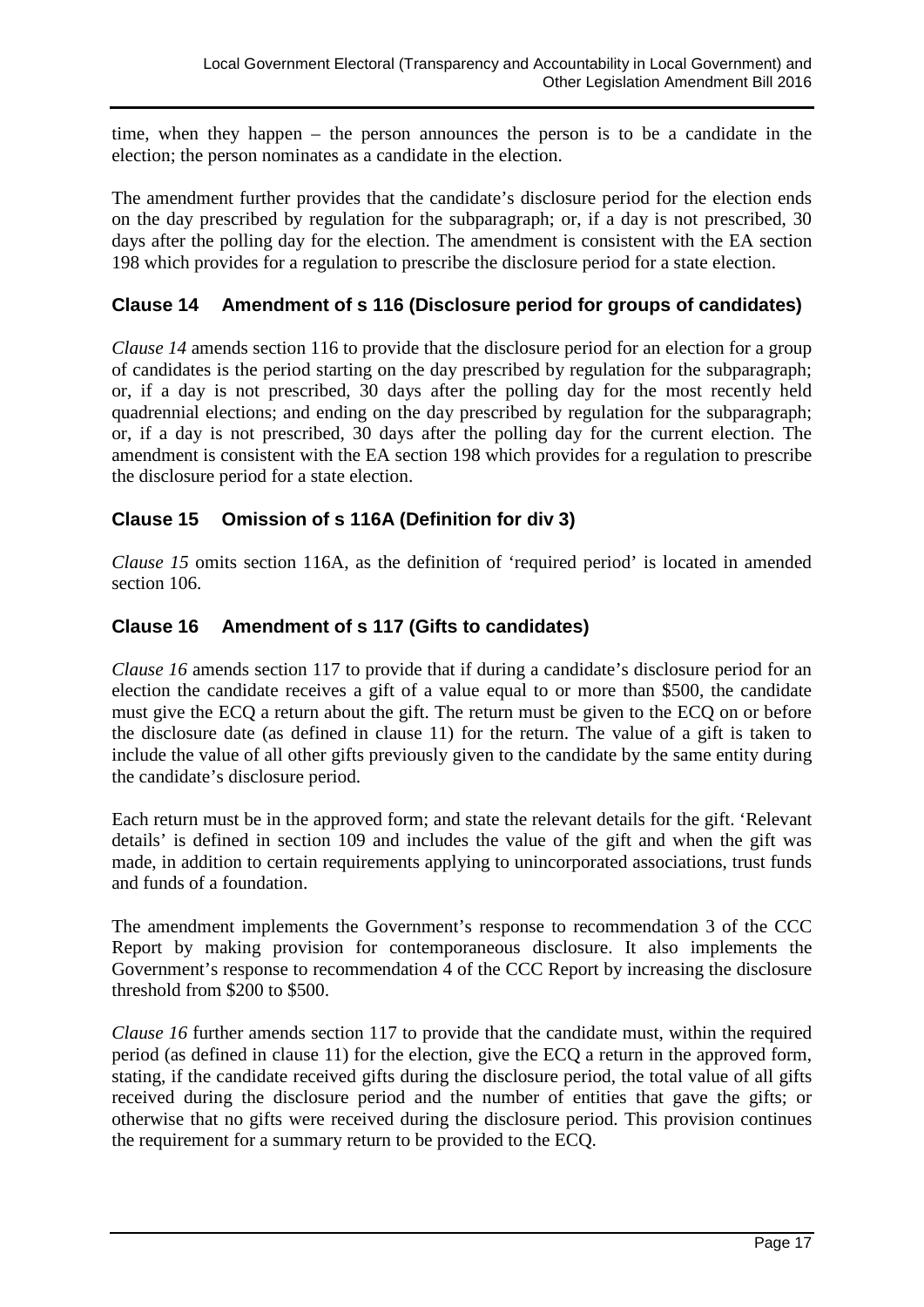*Clause 16* continues to provide that a candidate need not comply with this section if the candidate gives a return to the ECQ before making the declaration of office under the LGA section 169 and the return states the candidate does not expect to receive gifts in the candidate's disclosure period for the election after giving the return and will give returns under this section if gifts are received during the candidate's disclosure period for the election after giving the return; and the candidate does not receive gifts during the candidate's disclosure period for the election after giving the return.

The LGEA section 117 does not apply to a candidate who is a member of a group of candidates.

## **Clause 17 Amendment of s 118 (Gifts to groups of candidates)**

*Clause 17* amends section 118. Section 118 applies if, during the disclosure period for an election for a group of candidates, a member of the group, or a person acting on behalf of the group, receives a gift of a value equal to or more than \$500. The group's agent must give the ECQ a return about the gift on or before the disclosure date (as defined in clause 11) for the return. The value of a gift is taken to include the value of all other gifts previously given to any member of the group, or a person acting on behalf of the group, by the same entity during the group's disclosure period.

Each return must be in the approved form; and state the names of the candidates forming the group; and the name if any of the group; and the relevant details for the gift. 'Relevant details' is defined in section 109 and includes the value of the gift and when the gift was made, in addition to certain requirements applying to unincorporated associations, trust funds and funds of a foundation.

The amendment implements the Government's response to recommendation 3 of the CCC Report by making provision for contemporaneous disclosure. It also implements the Government's response to recommendation 4 of the CCC Report by increasing the disclosure threshold from \$200 to \$500.

*Clause 17* further provides that the agent must within the required period (as defined in clause 11) for the election give the ECQ a return in the approved form stating, if any members of the group received gifts during the disclosure period, the total value of all gifts received during the disclosure period; and the number of entities that gave the gifts; or otherwise that no gifts were received by any member of the group during the disclosure period. This provision continues the requirement for a summary return to be provided to the ECQ and also clarifies that this requirement applies where there are no gifts.

#### **Clause 18 Amendment of s 119 (Particular gifts not to be received)**

*Clause 18* amends section 119 to change the definition of prescribed gift from a gift with a value of at least \$200 to a gift with a value of at least \$500. Section 119(1) provides that a candidate for an election, or a person acting on behalf of the candidate, must not during the candidate's disclosure period for the election receive a prescribed gift unless certain requirements are met. Section 119(2) provides that a group of candidates for an election, or a person acting on behalf of the group, must not during the group's disclosure period for the election receive a prescribed gift unless certain requirements are met.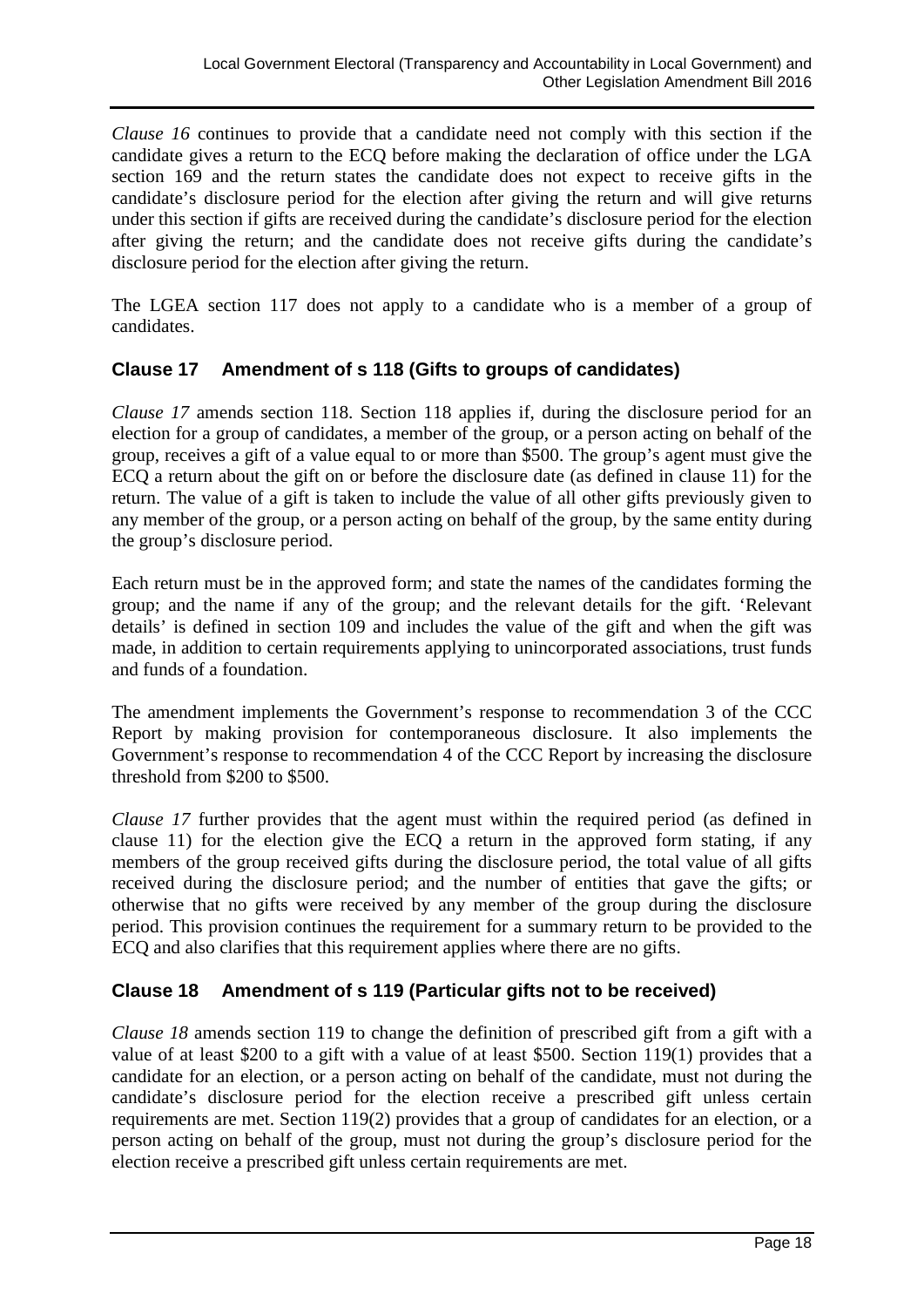For this section, the value of a gift is taken to include the value of all other gifts previously received by the candidate, groups of candidates or person acting on behalf of the candidate or group, from the same entity during the candidate's or group's disclosure period.

The amendment is consistent with the other amendments in the Bill changing the disclosure threshold from \$200 to \$500 to implement the Government's response to recommendation 4 of the CCC Report.

## **Clause 19 Replacement of s 120 (Loans to candidates or groups of candidates)**

*Clause 19* amends section 120 to provide that if, during a candidate's disclosure period for an election, the candidate receives a loan equal to or more than \$500, the candidate must give the ECQ a return about the loan on or before the disclosure date (as defined in clause 11) for the return. If during the disclosure period for a group of candidates for an election the group receives a loan equal to or more than \$500, the agent for the group must give the ECQ a return about the loan on or before the disclosure date (as defined in clause 11) for the return. These provisions do not apply to a loan from a financial institution.

Each return must be in the approved form and state the value of the loan and the date on which the loan was made. Additional requirements apply to a loan made by members of an unincorporated association and a loan purportedly made out of a trust fund or out of the funds of a foundation, otherwise the return must also state the name and residential or business address of the person who made the loan. The return must also state the terms of the loan.

The amount of a loan received by the candidate or group is taken to include the value of all other loans previously given to the candidate or group by the same entity during the disclosure period.

The amendment implements the Government's response to recommendation 3 of the CCC Report by making provision for contemporaneous disclosure. It also implements the Government's response to recommendation 4 of the CCC Report by increasing the disclosure threshold from \$200 to \$500.

*Clause 19* also provides that the candidate or agent must, within the required period (as defined in clause 11) for the election, give the ECQ a return in the approved form, stating, if the candidate or group received loans during the disclosure period, the total value of all loans received during the disclosure period and the number of entities who made the loans; or otherwise that no loans were received by the candidate or group during the disclosure period. This provision continues the requirement for a summary return to be provided to the ECQ and also clarifies that this requirement applies where there are no loans.

## **Clause 20 Amendment of s 121 (Particular loans not to be received)**

*Clause 20* amends section 121(1) to provide that a candidate for an election, or person acting on behalf of the candidate, must not receive a loan of \$500 or more from a person, other than a financial institution, during the candidate's disclosure period for the election unless the candidate or person keeps a record of the loan. The previous loan amount was \$200.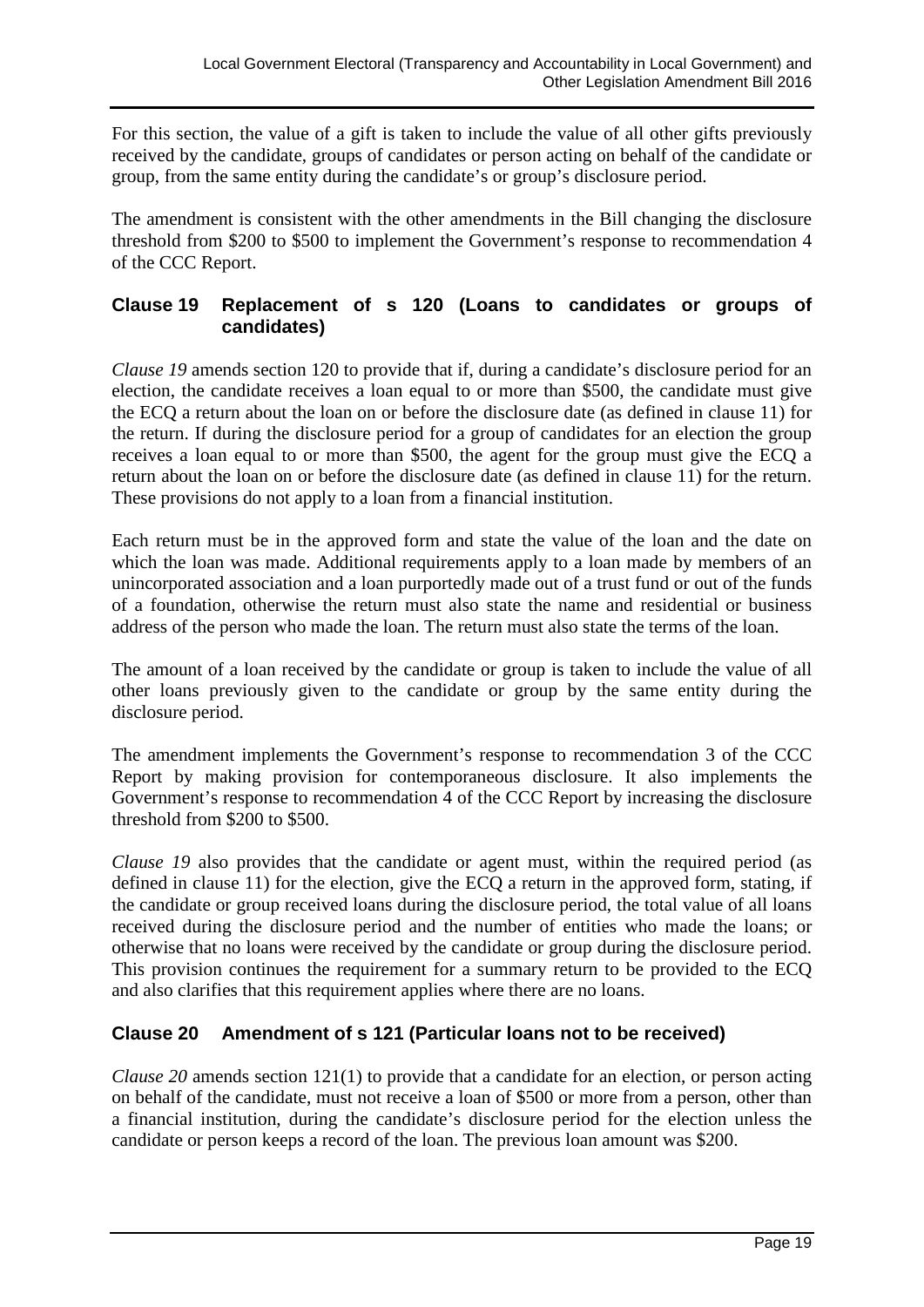*Clause 20* also amends section 121(2) to provide that a group of candidates for an election, or person acting on behalf of the group of candidates, must not receive a loan of \$500 or more from a person, other than a financial institution, during the group's disclosure period for the election unless the group or person keeps a record of the loan. The previous loan amount was \$200.

For these subsections the amount of a loan received by the candidate or group is taken to include the value of all other loans previously given to the candidate or group by the same entity during the disclosure period.

The amendments are consistent with the other amendments in the Bill changing the disclosure threshold from \$200 to \$500 to implement the Government's response to recommendation 4 of the CCC Report.

#### **Clause 21 Amendment of s 122 (Electoral commission to give reminder notice to candidates)**

*Clause 21* amends section 122 to provide for the ECQ to give reminder notices about summary returns required under section 120 (Loans to candidates or groups of candidates). The amendments continue the requirement for the ECQ to give reminder notices about summary returns required under amended sections 117 and 118 and further provide that the notice must state that the candidate or agent is required to give the return under section 117, 118 or 120.

## **Clause 22 Amendment of s 123 (Definitions for div 4)**

*Clause 22* amends section 123 to remove the definition of 'required period'. A definition of 'required period' is located in amended section 106.

#### **Clause 23 Amendment of s 124 (Third party expenditure for political activity)**

*Clause 23* amends section 124 to change the disclosure threshold for third party expenditure for political activity from \$200 to \$500. It also provides that the third party must, for each amount of expenditure incurred during the disclosure period, give the ECQ a return on or before the disclosure date (as defined in clause 11) for the return.

Each return must be in the approved form and state the total value of the expenditure to which the return relates; and when the expenditure was incurred; and the particular purpose of the expenditure.

The amendment implements the Government's response to recommendation 3 of the CCC Report by making provision for contemporaneous disclosure. It also implements the Government's response to recommendation 4 of the CCC Report by increasing the disclosure threshold from \$200 to \$500.

Each amount of expenditure incurred by the third party is taken to include any amounts previously incurred by the third party for a political activity relating to the election during the disclosure period for the election. An amount of expenditure incurred by the third party for political activity relating to two or more elections is taken to have been incurred by the third party for each of the elections.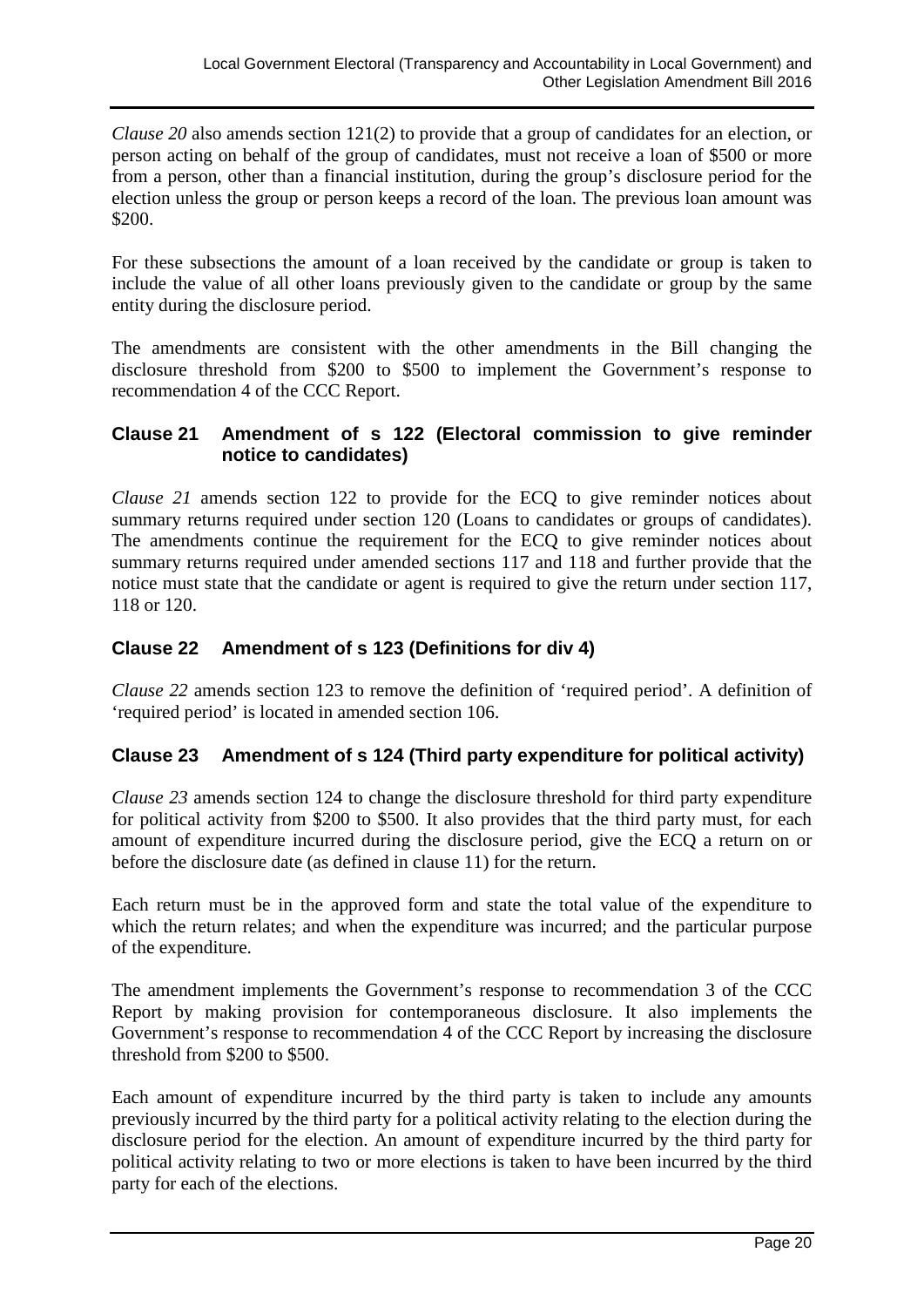*Clause 23* also amends the definition of disclosure period in section 124 to mean the period starting on the day prescribed by regulation for the subparagraph; or, if a day is not prescribed, on the day after the day the returning officer publishes notice of the election in a newspaper under section 25; and ending on the day prescribed by regulation for the subparagraph; or, if a day is not prescribed, at 6p.m. on the polling day for the election. The amendment is consistent with the EA section 198 which provides for a regulation to prescribe disclosure periods for a state election.

## **Clause 24 Amendment of s 125 (Gifts received by third parties to enable expenditure for political activity)**

*Clause 24* amends section 125 to change the threshold for disclosure by third parties of gifts to enable expenditure for political activity from \$1000 to \$500.

The third party who receives the gift must give the ECQ a return about the gift on or before the disclosure date (as defined in clause 11) for the return. Each return must be in the approved form and state the relevant details for the gift. 'Relevant details' is defined in section 109 and includes the value of the gift and when the gift was made, in addition to other requirements.

The amendment implements the Government's response to recommendation 3 of the CCC Report by making provision for contemporaneous disclosure. The amendment also implements the Government's response to recommendation 4 of the CCC Report by changing the disclosure threshold to \$500 to align with councillors' gift disclosure requirements under the LGA.

*Clause 24* also amends the definition of disclosure period to mean the period starting on the day prescribed by regulation for the subparagraph; or, if a day is not prescribed, 30 days after the polling day for the most recently held quadrennial elections; and ending on the day prescribed by regulation for the subparagraph; or, if a day is not prescribed, ending 30 days after the polling day for the current election. The amendment is consistent with the EA section 198 which provides for a regulation to prescribe the disclosure period for a state election.

## **Clause 25 Amendment of s 126 (Requirement for candidate to operate dedicated account)**

*Clause 25* amends section 126 to provide that the candidate's dedicated account must not, during the candidate's disclosure period for the election, be used other than for receiving and paying amounts under section 126(3) and (4).

A new subsection is included which provides that if an amount remains in the account at the end of the disclosure period, the amount or part of the amount may be kept in the account for the conduct of another election campaign by the candidate; or, if the candidate was a member of a political party during the disclosure period, be paid to the political party; or be paid to a charity nominated by the candidate. An amount mentioned in the new subsection must not be dealt with other than under that subsection.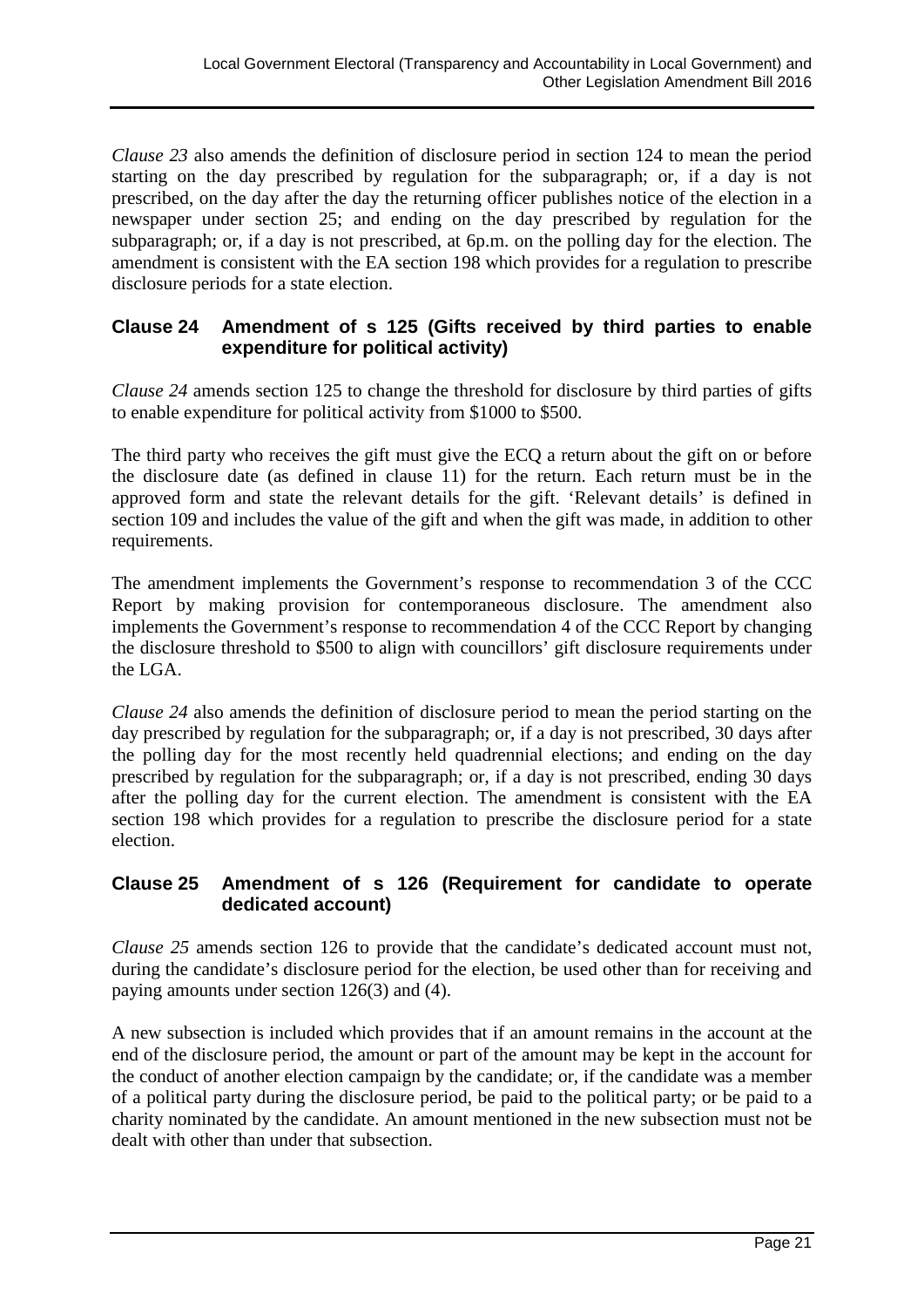*Clause 25* also extends the existing penalty in section 126 to candidates who fail to take all reasonable steps to ensure that the requirements of the new subsection are complied with.

These amendments implement the Government's response to recommendation 5 of the CCC Report.

#### **Clause 26 Amendment of s 127 (Requirement for group of candidates to operate dedicated account)**

*Clause 26* amends section 127 to provide that a group's dedicated account must not, during the group's disclosure period for the election, be used other than for receiving and paying amounts under section 127(3) and (4).

A new subsection is included which provides that if an amount remains in the account at the end of the group's disclosure period for the election, the amount or part of the amount may be kept in the account for the conduct of another election campaign by the group; or, if each member of the group was a member of a political party during the disclosure period, be paid to the political party; or be paid to a charity nominated by the group. An amount mentioned in the new subsection must not be dealt with other than under that subsection.

*Clause 26* also extends the existing penalty in section 127 to a candidate (who is a member of the group) who fails to take all reasonable steps to ensure the requirements of the new subsection are complied with.

These amendments implement the Government's response to recommendation 5 of the CCC Report.

## **Clause 27 Insertion of new s 132A**

*Clause 27* inserts new section 132A (Electronic lodgement of returns) into the LGEA. It provides that the ECQ may make procedures about how a return under this part may be lodged electronically. The procedures do not take effect until approved by a regulation; and must be tabled in the Legislative Assembly with the regulation approving the procedures; and must be published on the ECQ's website. If a return is lodged as provided for under the procedures the return is taken to have been given to the ECQ.

This amendment implements the Government's response to recommendation 3 of the CCC Report that it would implement a real-time online system of disclosure, consistent with the system that will be adopted for state government elections.

#### **Clause 28 Amendment of s 195 (Offences about returns)**

*Clause 28* consequentially amends section 195(3) to replace the references to section 118(2) and section 120(2) with references to section 118 and 120. Because the Bill amends section 118 and 120 to provide for contemporaneous returns, in addition to summary returns within 15 weeks after polling day, *clause 28* provides that section 195(3) will apply to both contemporaneous and summary returns.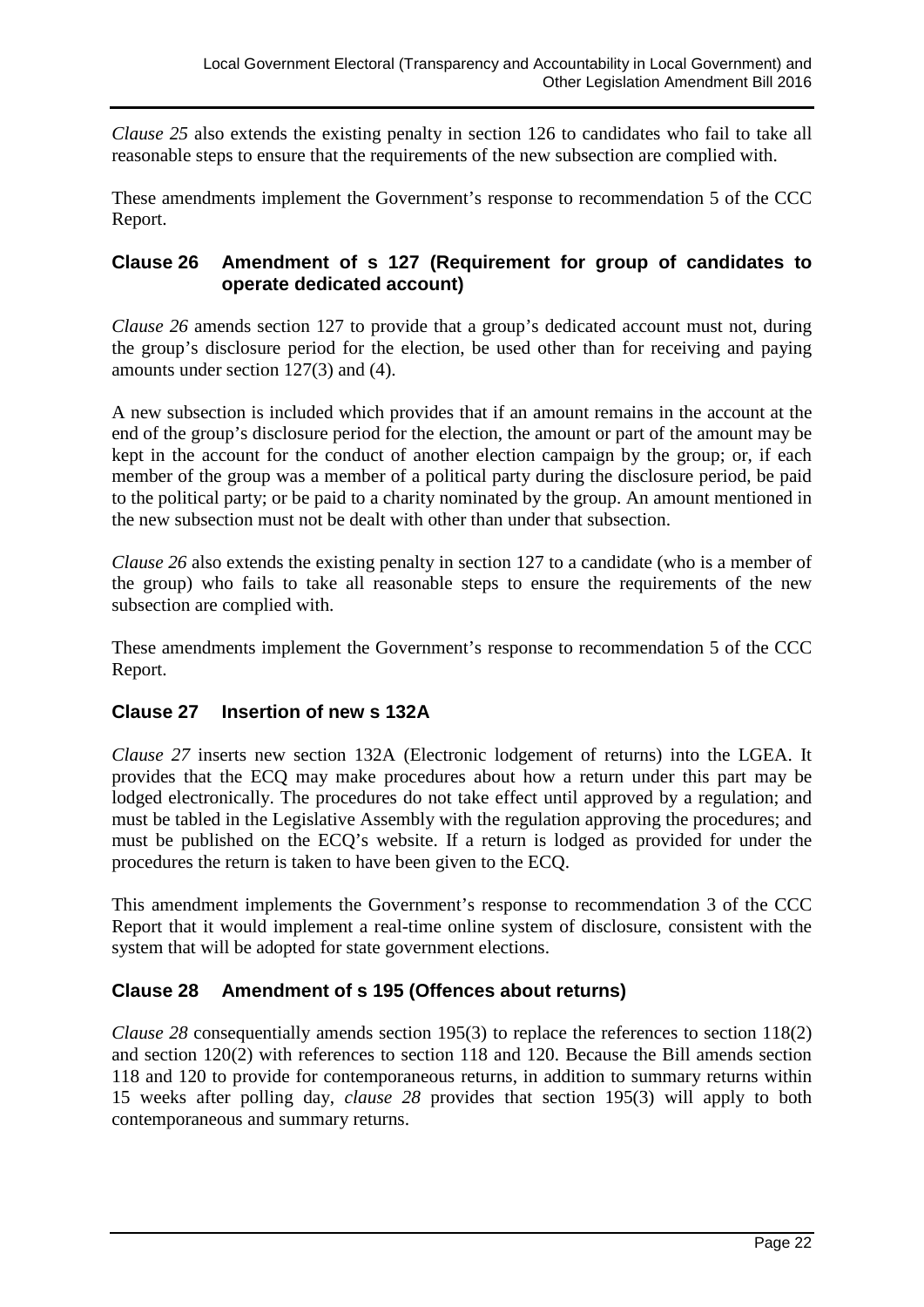#### **Clause 29 Amendment of s 202 (Local governments responsible for expenditure for conducting local government elections)**

Under the LGEA section 202 a local government currently pays the costs incurred by the ECQ for conducting an election in its local government area, including the remuneration, allowances and reasonable expenses paid to members or staff of the ECQ. *Clause 29* clarifies that indirect as well as direct costs incurred by the ECQ are recoverable from local governments. *Clause 29* amends the LGEA section 202 heading to read 'Local governments responsible for expenditure incurred by electoral commission'. It adds a provision that a local government must pay the costs incurred by the ECQ in carrying out functions relating to conducting elections generally, including, for example the remuneration, allowances and reasonable expenses paid to members or staff of the ECQ; and the costs of making appropriate administrative arrangements for the conduct of elections.

## **Clause 30 Amendment of schedule (Dictionary)**

*Clause 30* amends the Schedule to provide for definitions of 'disclosure date' and 'required period' in the LGEA section 106.

## **Part 5 Amendment of Planning Act 2016**

## **Clause 31 Act amended**

*Clause 31* states this part amends the *Planning Act 2016*.

#### **Clause 32 Replacement of s 19 (Applying planning scheme in tidal areas)**

*Clause 32* replaces section 19 to give effect to several changes or clarifications about the application of planning schemes in tidal areas.

The scope of section 19 and its corresponding provisions under repealed legislation has been narrow. The Tidal Works Code under the Coastal Act contains benchmarks for local governments to use as assessment manager for development applications for prescribed tidal works. The code allows for a planning scheme to vary the outcomes in the code in some ways. Section 19 facilitates this by enabling planning schemes to apply outside a local government's area for this limited purpose.

For this purpose section 19 includes a definition of *tidal area*, which essentially refers to areas of tidal influence adjacent to local government areas.

The term *tidal area* is also used in the regulation for identifying areas in which local governments and port authorities are assessment managers for applications for prescribed tidal works. In this context, the application of the definition has been problematic, as it unintentionally excludes local governments from being assessment manager for prescribed tidal works within their local government areas.

Consequently the replacement section 19 defines *tidal area* more broadly to refer to tidal areas "in or next to" a local government area.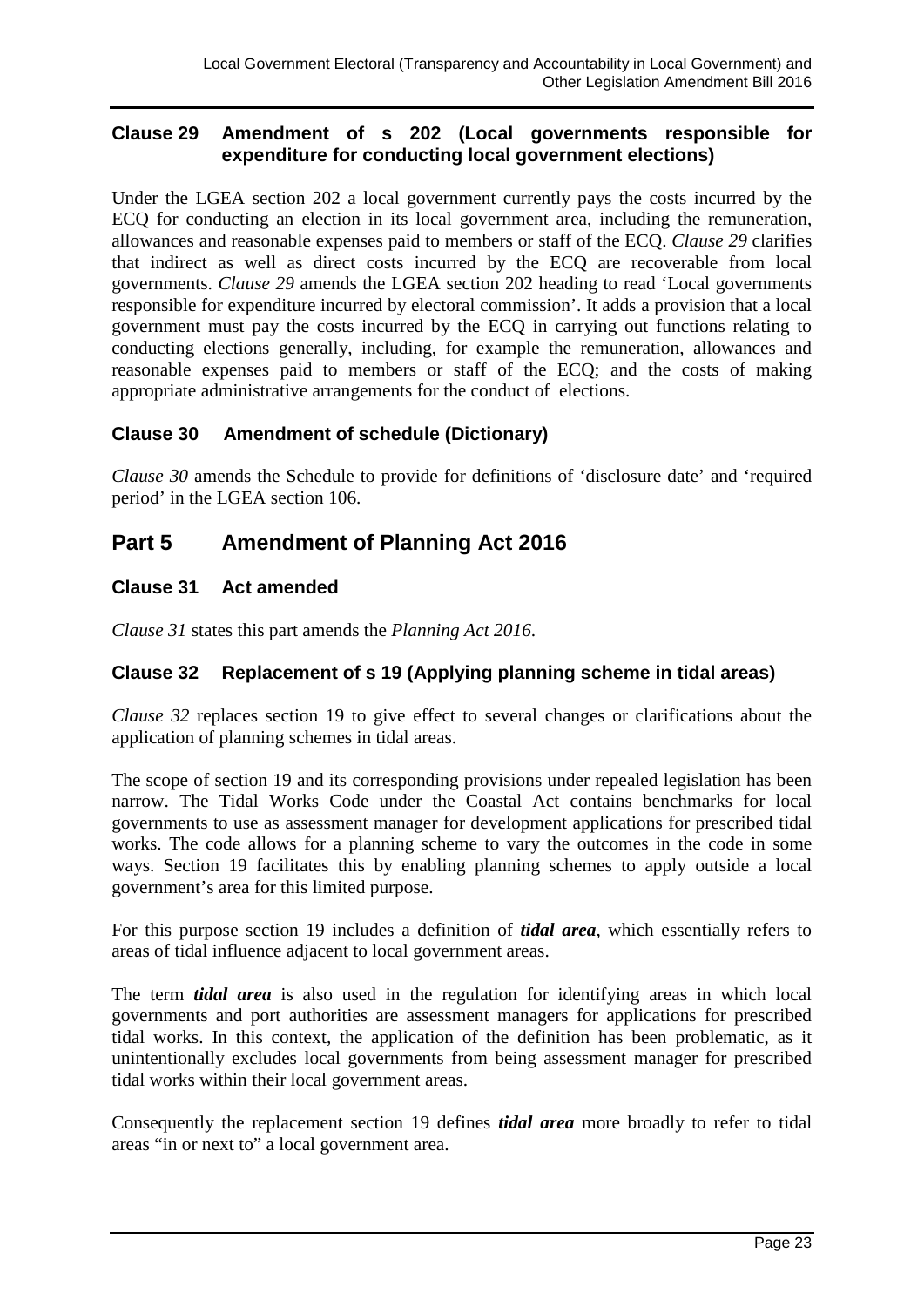However the scope of the section in applying planning schemes for limited purposes outside a local government's area has been maintained through the addition of the term "even if the tidal area is outside the local government's local government area" in subsection 1(b). It is unnecessary to extend the effect of the section to tidal areas within a local government area, as planning schemes already apply to the whole of a local government's local government area.

The replacement section also includes several refinements and changes to defined terms to link more directly to current terminology in other legislation (such as through the use of the term "tidal water", which is already defined under the Coastal Act), or to simplify or clarify them.

## **Clause 33 Amendment of s 48 (Who is the assessment manager)**

*Clause 33* amends section 48 to re-instate an inadvertently omitted provision from SPA allowing the Minister the option, in deciding an assessment manager under the regulation, to direct the application be split into 2 or more applications.

#### **Clause 34 Amendment of s 49 (What is a** *development approval, preliminary approval* **or** *development permit***)**

*Clause 34* amends section 49(6) to clarify the scope of the definition of *decision notice* in relation to a development approval. The amendment clarifies that a decision notice includes a negotiated decision notice, other than a decision notice given for a change application (other than for a minor change).

## **Clause 35 Amendment of s 64 (Deemed approval of development applications)**

*Clause 35* amends section 64 to facilitate, in connection with amendments to section 68 and schedule 2, the *standard conditions* for deemed approvals to be made as a separate document from the development assessment rules.

Since the enactment of the Act, draft standard conditions have been developed. The size and detail of the conditions mean that they would be considerably larger than the balance of the development assessment rules. The standard conditions are also likely to need more frequent amendment/refinement than the balance of the development assessment rules, so may necessitate numerous regulation amendments to authorise what are in effect technical matters concerning development conditions.

The proposed arrangements for the Minister to make the standard conditions involve the same level of accountability as for making the development assessment rules – i.e. the process for making or amending a State planning policy applies. However unlike the development assessment rules it would be unnecessary to approve the standard conditions under a regulation.

#### **Clause 36 Amendment of s 68 (Development assessment rules)**

*Clause 36* amends section 68 by omitting a reference to the standard conditions, consistent with the amendment under clause 35.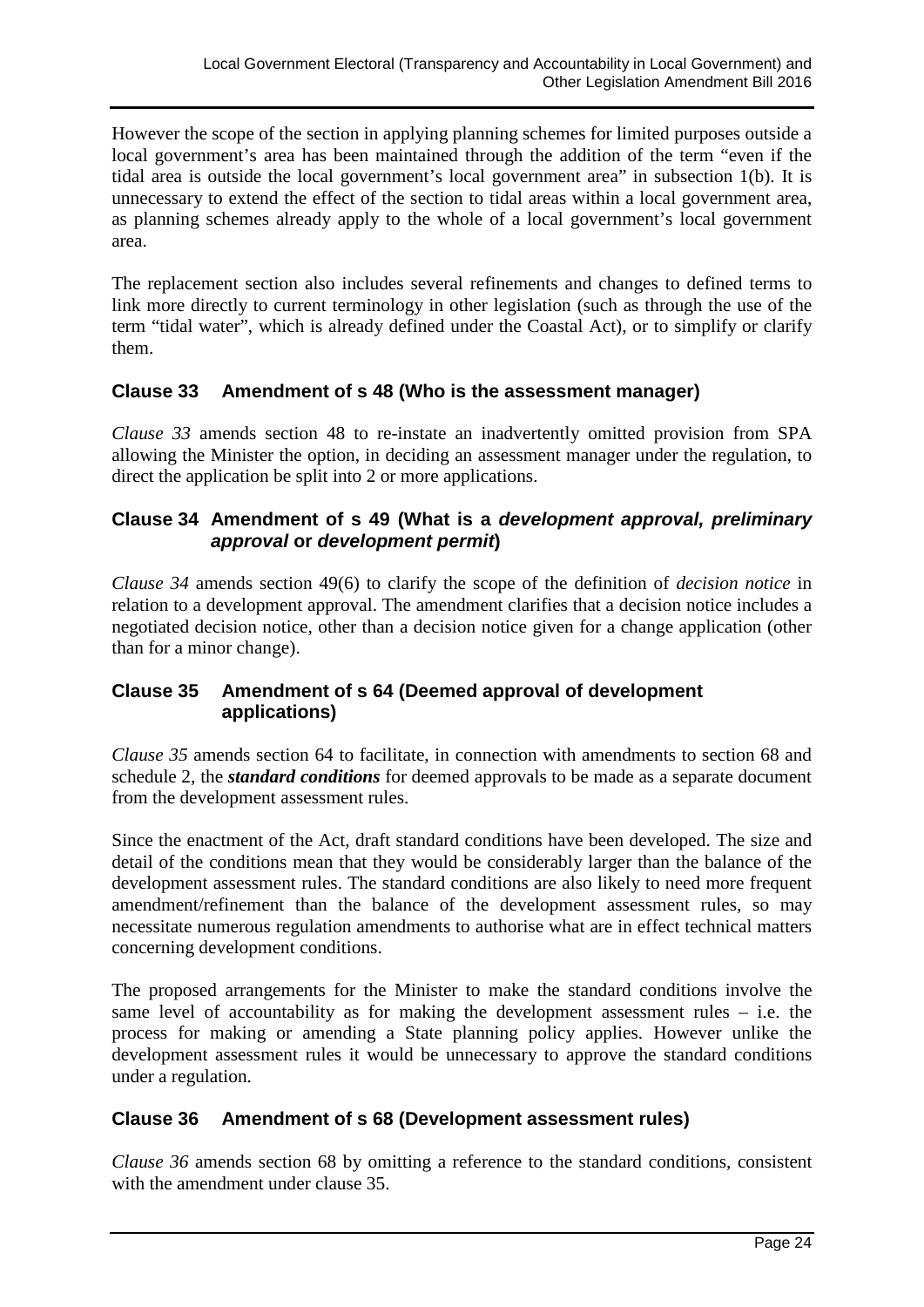#### **Clause 37 Insertion of new s 73A**

*Clause 37* inserts a new section 73A (Development permits for building work given by private certifiers) establishing the circumstances under the *Planning Act 2016* in which a preliminary approval is required in relation to an application for a development permit for building work made to a private certifier.

The new section 73A is similar to, and consistent with new section 245A inserted in SPA under clause 72.

Under SPA, only one development permit is required to be effective in order to enable development to start. Consequently, the second development approval required under the new section 245A of SPA must be in the form of a preliminary approval. The amendments to section 83(1)(b) of the *Building Act 1975* in clause 8 create a relationship between this preliminary approval and a development permit for the same building work given by a private certifier, and also require the preliminary approval to be in effect before the private certifier may give the development permit.

Under the *Planning Act 2016*, and unlike SPA, it is possible that two development permits may be required for particular development. The assessment manager arrangements under section 43 allow for different assessment managers to be identified under a regulation in relation to different aspects or "parts" of development, and also allow for chosen assessment managers to be identified by a local government or the chief executive in relation to different aspects or "parts" of particular development. Section  $72(1)(a)$  provides that development may start when "*all development permits for the development have started to have effect*".

In common with the SPA amendments inserting new section 245A, the new section 73A of the *Planning Act 2016* refers to a requirement to obtain a preliminary approval (a *relevant preliminary approval* as defined in subsection (6)). However a relevant preliminary approval refers only to a preliminary approval given under the **old Act** (i.e. SPA). In other words the new section 73A deals *prima face* with a transitional situation under which a development permit is being sought from a private certifier after the commencement of the *Planning Act 2016*, but the preliminary approval necessary to give the permit effect was sought under SPA before the commencement.

However, amendments to the *Planning (Consequential) and Other Legislation Amendment Act 2016* in clause 65 that further amend section 83(1)(b) of the *Building Act 1975* refer to the need for **either** a relevant preliminary approval (under the transitional circumstances outlined above) **or** a development permit (for the ongoing administration of section 83(1)(b) in relation to the *Planning Act 2016*).

Consequently, while the new section 73A appears *prima face* to deal with transitional circumstances, section 83(1)(b) of the *Building Act 1975* will give section 73A ongoing effect, by requiring a second development permit under the *Planning Act 2016* for the parts of building work for which a relevant preliminary approval under the old Act is required.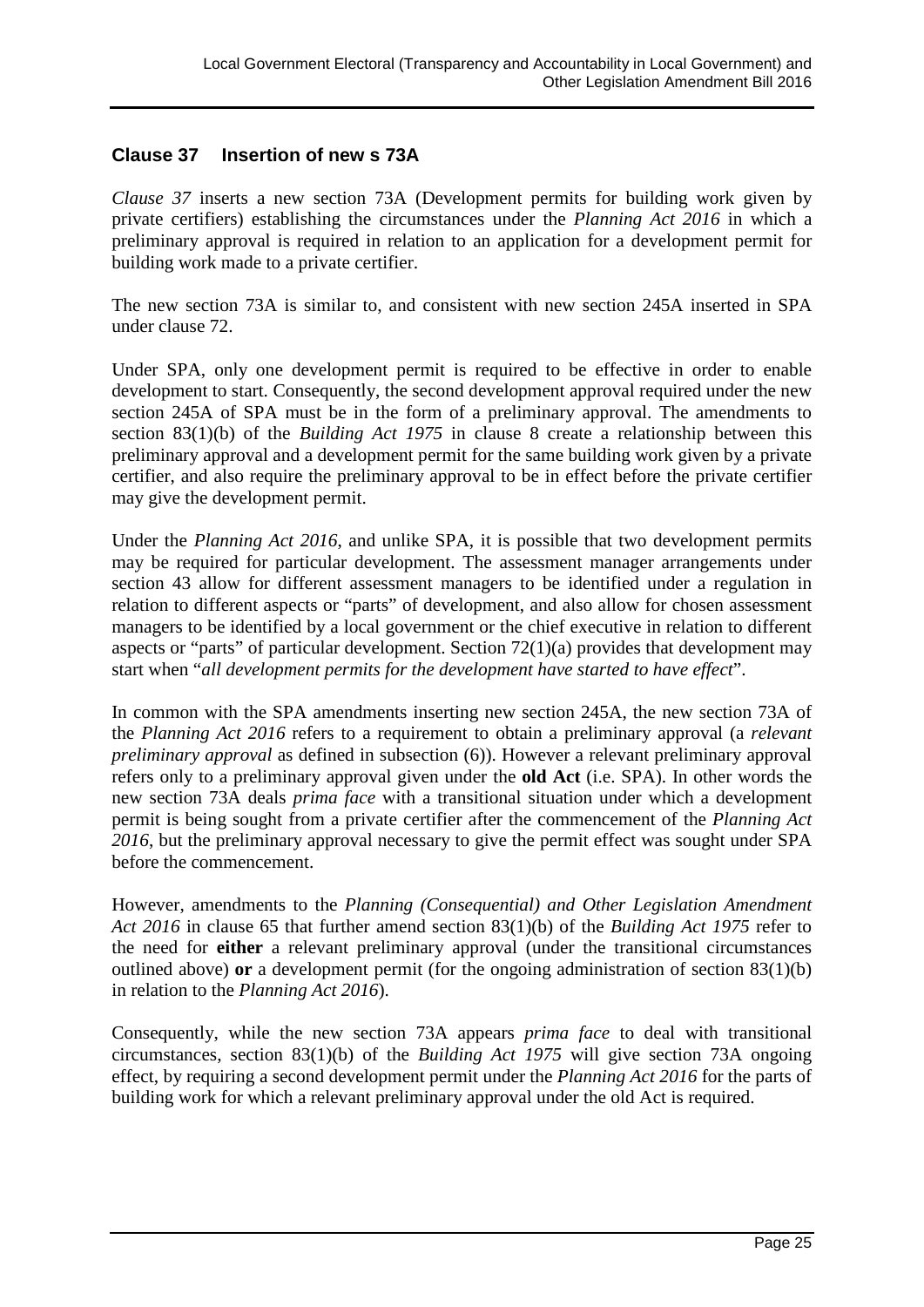## **Clause 38 Amendment of s 74 (What this subdivision is about)**

*Clause 38* amends section 74 to facilitate negotiated decision notices being sought for approvals for non-minor change applications.

#### **Clause 39 Amendment of s 75 (Making change representations)**

*Clause 39* amends section 75 for clarity, and for consistency with amendments concerning the standard conditions of a deemed approval under clause 35.

#### **Clause 40 Amendment of s 76 (Deciding change representations)**

*Clause 40* omits a redundant note from section 76(2).

#### **Clause 41 Amendment of s 79 (Requirements for change applications)**

*Clause 41* amends section 79 to require a change application to be made in the approved form.

#### **Clause 42 Amendment of s 81 (Assessing and deciding application for minor changes**

*Clause 42* amends section 81 to extend the requirement to consider submissions made about a development application to apply, not only to considering a minor change application made in relation to an approval for the development application, but also to a minor change application made in relation to a non-minor change to the original approval.

#### **Clause 43 Amendment of s 82 (Assessing and deciding application for other changes)**

*Clause 43* amends section 82 to provide that properly made submissions for development applications are also taken to be properly made submissions for any non-minor change application made within 12 months after the approval of the development application.

#### **Clause 44 Amendment of s 83 (Notice of decision)**

*Clause 44* amends section 83 to address an omission, by establishing when a decision notice about a non-minor change application must be given to submitters.

#### **Clause 45 Amendment of s 103 (Call in notice)**

*Clause 45* amends section 103 to clarify that, if the Minister calls in an application after it is decided, the Minister reassesses and re-decides the application.

#### **Clause 46 Amendment of s 104 (Effect of call-in notice)**

*Clause 46* amends section 104 to clarify that only a decision made by a decision-maker about a called in application becomes void if the application is called in. The current wording is unintentionally broad.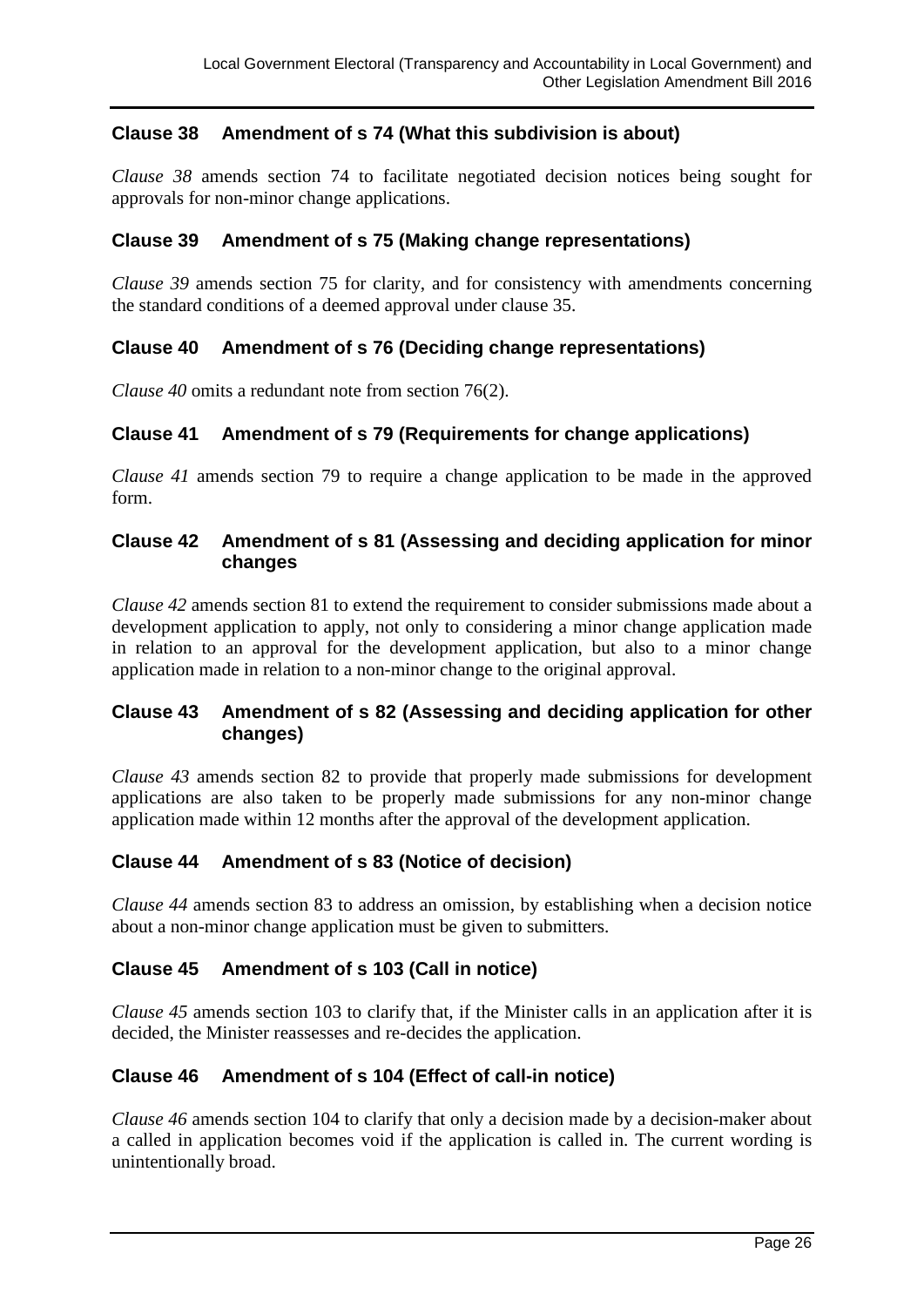## **Clause 47 Amendment of s 105 (Deciding called in application)**

*Clause 47* amends section 105 to clarify that, if the Minister calls in an application after it is decided, the Minister reassesses and re-decides the application.

## **Clause 48 Amendment of s 112 (Regulation prescribing charges)**

*Clause 48* amends section 112 to clarify the means of calculating a percentage increase in an infrastructure charge.

#### **Clause 49 Amendment of s 115 (Provisions for participating local governments and distributer-retailers)**

*Clause 49* amends section 115 to require both a local government and a distributer-retailer that are parties to a breakup agreement to keep a copy of the agreement on their websites.

#### **Clause 50 Amendment of s 230 (Notice of Appeal)**

*Clause 50* amends section 230 to allow for a notice of appeal to be served on the chief executive by email. Currently copies of originating applications are required to be served in person or by post.

#### **Clause 51 Amendment of s 231 (Other appeals)**

*Clause 51* amends section 231 to clarify its scope.

## **Clause 52 Amendment of s 249 (Conduct of tribunal proceedings)**

*Clause 52* amends section 249 to address an inconsistency in the ability of a tribunal to decide how it is to conduct proceedings.

#### **Clause 53 Amendment of s 287 (Statutory instruments)**

*Clause 53* amends section 287 to clarify that the section applies to processes for designating land for community infrastructure started but not completed before the commencement. A designation is a decision rather than a statutory instrument, so the intended application of section 249 to designations may be unclear.

#### **Clause 54 Amendment of s 289 (References to the old Act or provisions of the old Act)**

*Clause 54* makes two minor clarifying amendments to section 289.

#### **Clause 55 Amendment of s 297 (Categorising development under designations)**

*Clause 55* amends section 297 to broaden its scope to encompass processes for making designations for community infrastructure started but not completed before the commencement.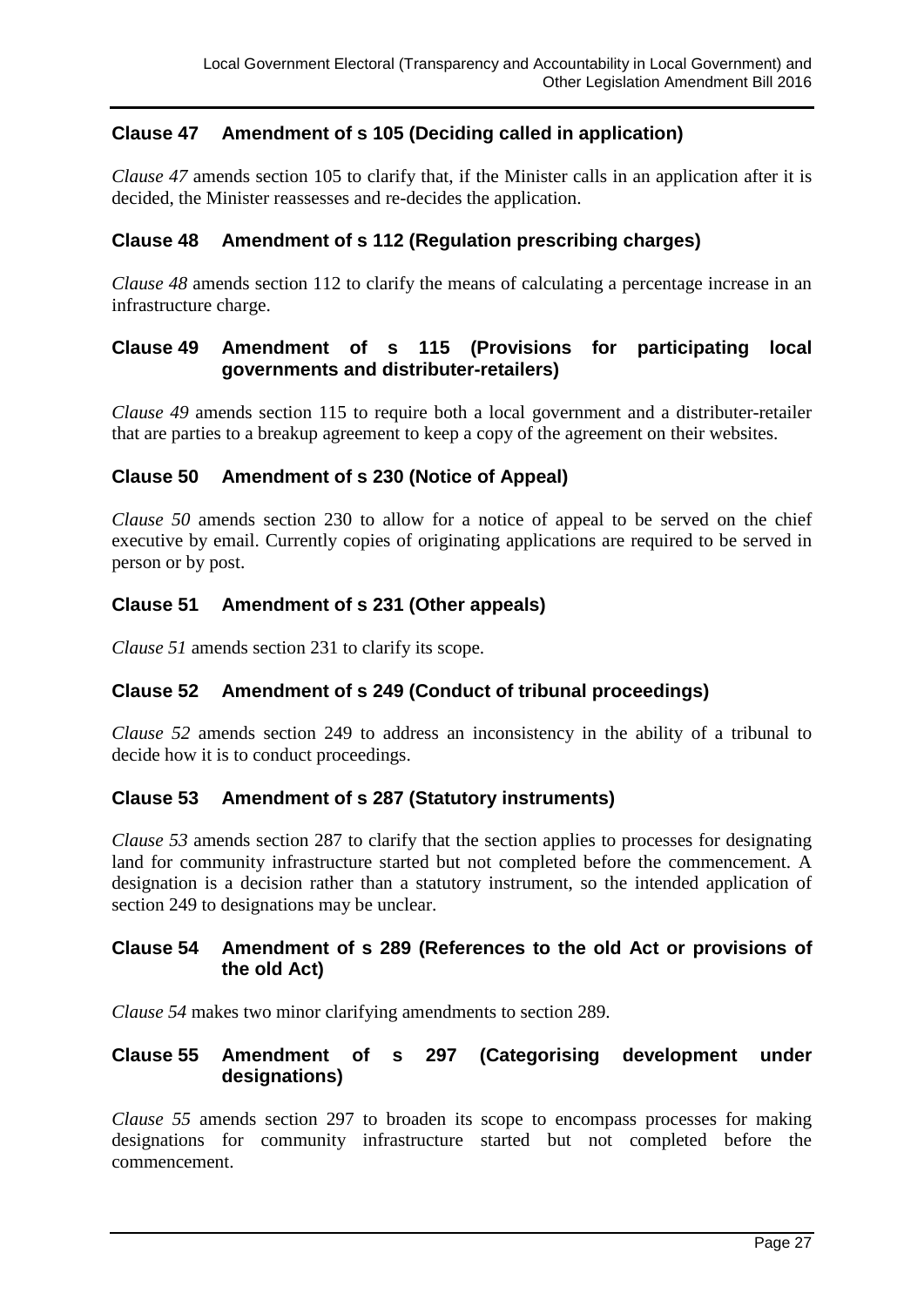## **Clause 56 Insertion of new s 307A**

*Clause 56* inserts a new clause 307A (Application to convert infrastructure to trunk infrastructure) to establish transitional arrangements for conversion applications in relation to existing development approvals at the commencement.

## **Clause 57 Amendment of sch 1 (Appeals)**

*Clause 57* amends schedule 1 to correct an omission.

## **Clause 58 Amendment of sch 2 (Dictionary)**

*Clause 58* amends schedule 2:

- to include a definition of *prescribed tidal works* referencing the Coastal Act, consistent with amendments to section 19 under clause 32; and
- to extend the definition of *required fee* to allow the Planning and Environment Court to establish fees for applications as well as appeals; and
- for consistency with changes to the treatment of standard conditions under clauses 35 and 36; and
- to omit a redundant sub-paragraph in the definition of *building work*.

## **Part 6 Amendment of Planning and Environment Court Act 2016**

#### **Clause 59 Act amended**

*Clause 59* states this part amends the *Planning and Environment Court Act 2016*.

#### **Clause 60 Amendment of s 60 (Orders for costs)**

*Clause 60* omits a redundant reference to the development assessment rules.

#### **Clause 61 Amendment of s 61 (Orders for costs for particular proceedings)**

*Clause 61* amends section 61 to correct an incorrect reference to a failure to comply with a requirement under the Planning Act to obtain the consent of persons affected by a cancellation application under that Act.

## **Part 7 Amendment of Planning (Consequential) and Other Legislation Amendment Act 2016**

#### **Clause 62 Act amended**

*Clause 62* states this part amends the *Planning (Consequential) and Other Legislation Amendment Act 2016*.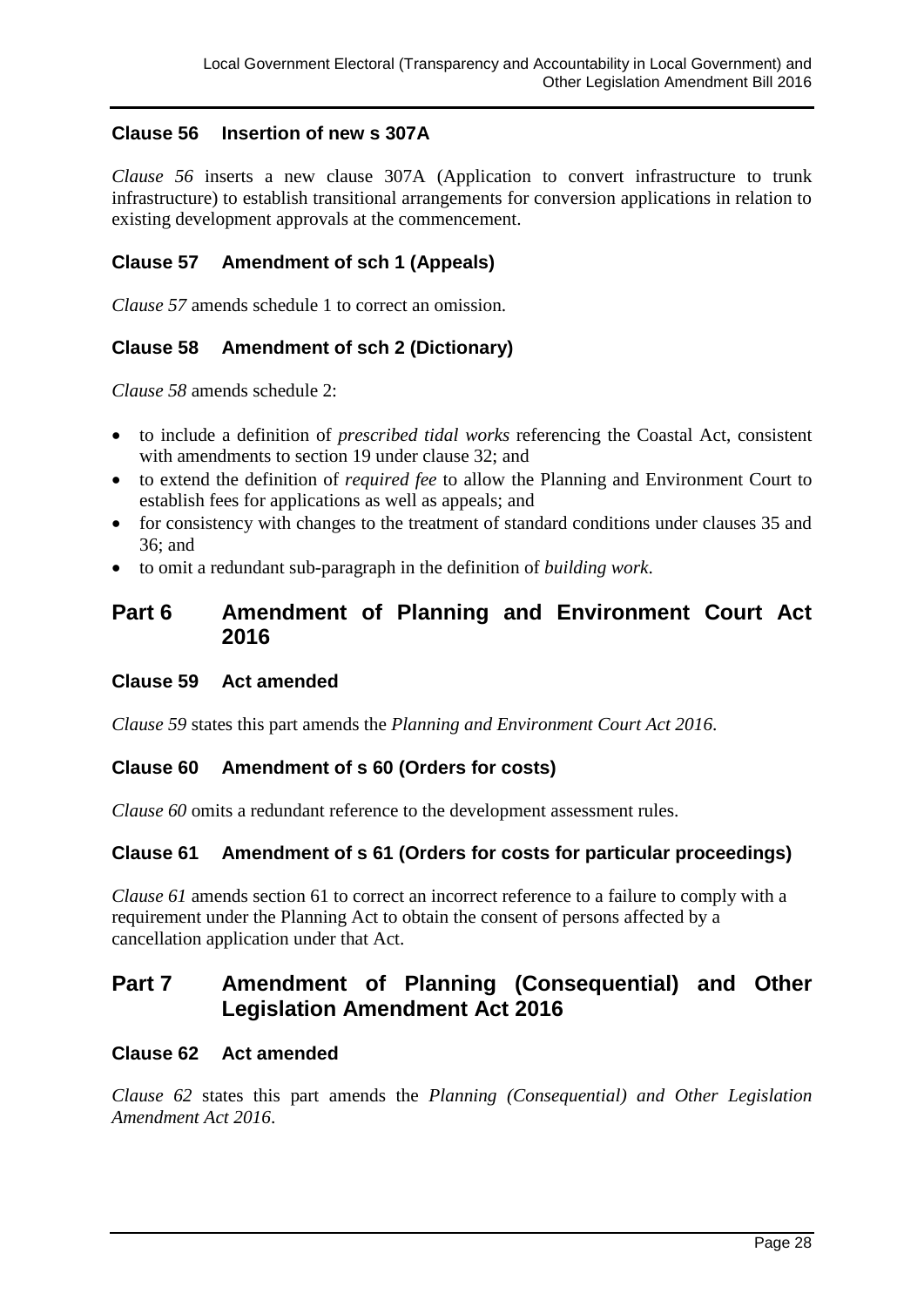#### **Clause 63 Amendment of s 39 (Replacement of s 6 (What is a building development application))**

*Clause 63* amends section 39 to amend the definition of *building development application* in the *Building Act 1975* to reflect circumstances in which a development application for building work made to a local government may not require assessment against the building assessment provisions.

This has a similar effect to the amendment made to the definition of *building development application* under clause 6. However as the definition was extended under the *Planning (Consequential) and Other Legislation Amendment Act 2016* to include non-minor change applications under the *Planning Act 2016*, it is necessary to make a similar amendment to the *Planning (Consequential) and Other Legislation Amendment Act 2016* to maintain consistency after commencement of the *Planning Act 2016*.

#### **Clause 64 Amendment of s 49 (Amendment of s 25 (General requirements for supporting documents)**

*Clause 64* amends s 49 for consistency with changes made to section 83 of the *Building Act 1975*.

## **Clause 65 Amendment of s 75 (Amendment of s 83 (General restrictions on granting building development approval))**

*Clause 65* amends section 75 to make several amendments to section 83 of the *Building Act 1975* to clarify the circumstances under which a private certifier must await a development approval from another assessment manager before deciding a building development application.

The changes to section 83(1)(b) further modify the amendments made to the *Building Act 1975* under clause 8, and are linked to the commencement of the new section 73A in the *Planning Act 2016* under clause 37 that establishes when such an approval is necessary.

The effect of section 83(1)(b) when considered in relation to section 73A of the *Planning Act 2016* is that a private certifier must await either a *relevant preliminary approval* (for applications to other assessment managers made under SPA), or another development permit (for applications to other assessment managers made under the *Planning Act 2016* after its commencement) before the private certifier can give a development permit for building work if one or both of the following apply:

- a part of the building work requires impact assessment;
- a part of the building work is not a building assessment provision, and cannot be assessed by a referral agency for the development application made to the private certifier, and so must be assessed by another assessment manager.

## **Clause 66 Amendment of s 113 (Amendment of sch 2 (Dictionary))**

*Clause 66* amends section 113 to insert a section reference.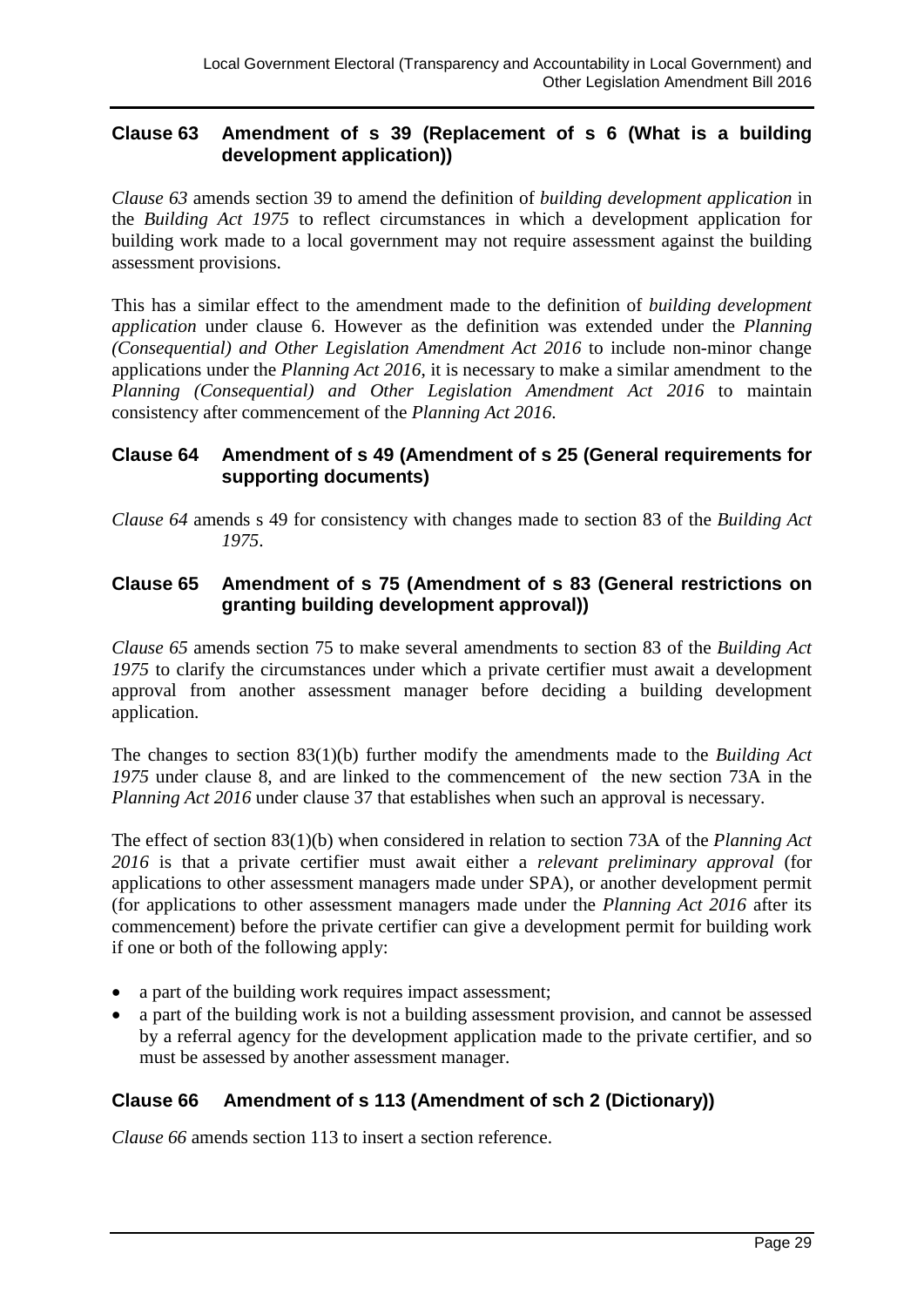#### **Clause 67 Amendment of section 153 (Amendment of s 167 (Regulation– making power))**

*Clause 67* amends the section amending section 167 of the Coastal Act for consistency with changes made to section 19 of the *Planning Act 2016* under clause 32.

## **Part 8 Amendment of Sustainable Planning Act 2009**

#### **Clause 68 Act amended**

*Clause 68* states that this part amends the *Sustainable Planning Act 2009*.

#### **Clause 69 Amendment of s 120 (When planning scheme, temporary local planning instrument and amendments have effect)**

*Clause 69* amends section 120 to "bring forward" provisions of the *Planning Act 2016* providing for the limited retrospective commencement of temporary local planning instruments.

#### **Clause 70 Amendment of s 241 (Preliminary approvals)**

*Clause 70* amends section 241 to insert a note referencing the new section 245A inserted under clause 72. Section 241 provides that a preliminary approval is not necessary for development – it is an optional tool that may be used by an applicant to test aspects of development before applying for a development permit.

However, the new section 245A provides that a preliminary approval **is** required under certain circumstances related to the consideration of an application for a development permit for building work by a private certifier.

#### **Clause 71 Amendment of s 243 (Development permits)**

*Clause 71* amends section 243 to insert a note referencing the new section 245A inserted under clause 72.

#### **Clause 72 Insertion of new section 245A**

*Clause 72* inserts a new section 245A (Development permits for building work given by private certifiers) identifying circumstances under which a preliminary approval must be obtained in relation to an application for a development permit for building work made to a private certifier

Section 245A relates to the amendments made to the *Building Act 1975* under clause 8. It is also the SPA equivalent of the new section 73A inserted in the *Planning Act 2016* under clause 37, and provides that a development permit given by a private certifier cannot have effect unless there is an effective preliminary approval, if either or both of the following apply for the building work the subject of the development application to the private certifier;

• a part of the building work requires impact assessment;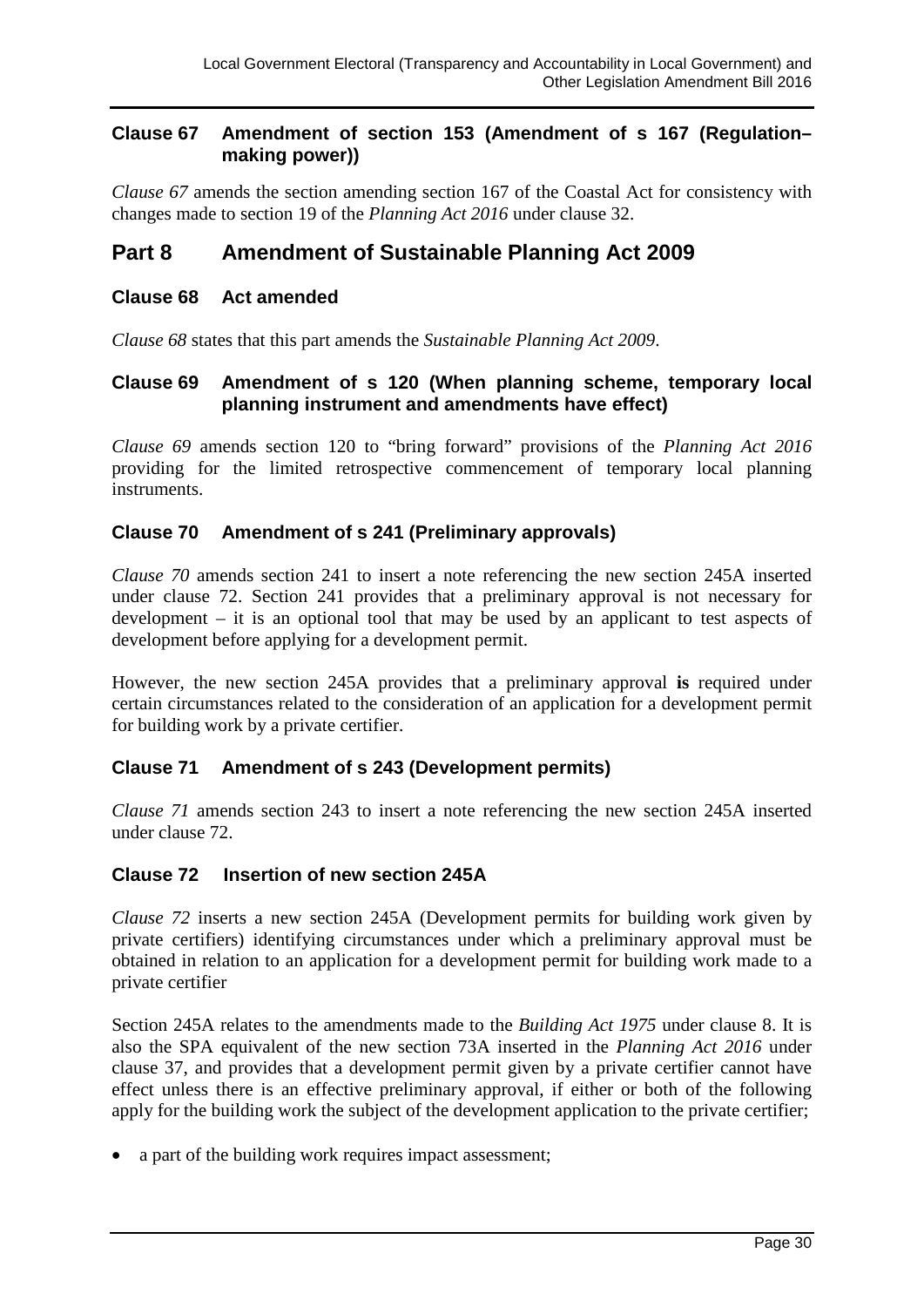• a part of the building work is not a building assessment provision, and cannot be assessed by a referral agency for the development application made to the private certifier, and so must be assessed by another assessment manager.

Section 83(1)(b) of the *Building Act 1975* (as amended under clause 8 in relation to SPA, and clause 65, in relation to the *Planning Act 2016*) provides that, if such a preliminary approval is required under the circumstances outlined above, the preliminary approval must be effective before the private certifier may give a development permit for the building work.

#### **Clause 73 Amendment of s 456 (court may make declarations and orders)**

*Clause 73* amends section 456 to allow for a notice of appeal to be served on the chief executive by email. Currently, copies of originating applications are required to be served in person or by post.

#### **Clause 74 Replacement of s 457 (Costs)**

*Clause 74* amends section 457, and inserts new sections 457A (Orders for costs in particular circumstances) and 457B (Orders for costs for particular proceedings) to "bring forward" arrangements for costs contained in the *Planning Act 2016*.

## **Clause 75 Amendment of s 482 (Notice of appeal to other parties – development applications and approvals)**

*Clause 75* amends section 482 to allow for a notice of appeal to be served on the chief executive by email. Currently copies of originating applications are required to be served in person or by post.

#### **Clause 76 Amendment of s 491B (Power of ADR registrar)**

*Clause 76* amends a section reference consistent with the replacement of section 457 under clause 74.

#### **Clause 77 Amendment of s 575 (Carrying out development without compliance permit)**

*Clause 77* amends section 575(1) to increase the penalty units for an offence under that subsection from 1665 to 4500. This "brings forward" into SPA the increase in penalty units for this offence under the *Planning Act 2016*.

#### **Clause 78 Amendment of s 578 (Carrying out assessable development without permit)**

*Clause 78* amends section 578(1) to increase the penalty units for an offence under that subsection from 1665 to 4500. This "brings forward" into SPA the increase in penalty units for this offence under the *Planning Act 2016*.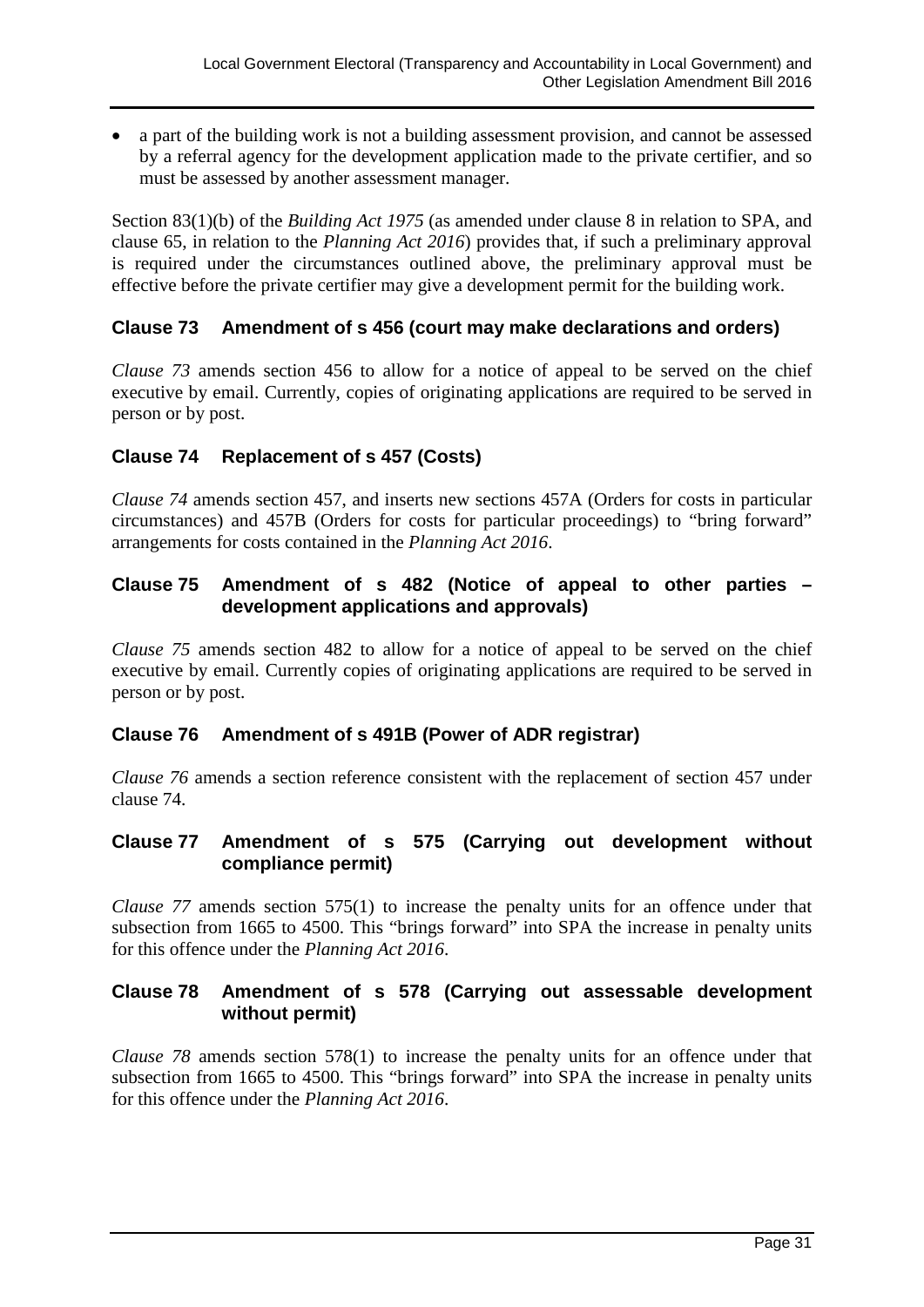## **Clause 79 Amendment of s 580 (Compliance with development approval)**

*Clause 79* amends section 580(1) to increase the penalty units for an offence under that subsection from 1665 to 4500. This "brings forward" into SPA the increase in penalty units for this offence under the *Planning Act 2016*.

#### **Clause 80 Amendment of s 581 (Offence to carry out prohibited development)**

*Clause 80* amends section 581(1) to increase the penalty units for an offence under that subsection from 1665 to 4500. This "brings forward" into SPA the increase in penalty units for this offence under the *Planning Act 2016*.

#### **Clause 81 Amendment of s 582 (Offence about the use of premises)**

*Clause 81* amends section 582 to increase the penalty units for an offence under that section from 1665 to 4500. This "brings forward" into SPA the increase in penalty units for this offence under the *Planning Act 2016*.

## **Clause 82 Amendment of s 585 (Coastal emergency exemption for operational work that is tidal works)**

*Clause 82* amends section 585(5) to increase the penalty units for an offence under that subsection from 1665 to 4500. This "brings forward" into SPA the increase in penalty units for this offence under the *Planning Act 2016*.

## **Clause 83 Amendment of s 586 (Exemption for building work on Queensland heritage place or local heritage place)**

*Clause 83* amends section 586(5) to increase the penalty units for an offence under that subsection from 1665 to 4500. This "brings forward" into SPA the increase in penalty units for this offence under the *Planning Act 2016*.

#### **Clause 84 Amendment of s 587 (False or misleading document or declaration)**

*Clause 84* amends section 587(1), (2) and (3) to increase the penalty units for an offence under those subsections from 1665 to 4500. This "brings forward" into SPA the increase in penalty units for this offence under the *Planning Act 2016*.

#### **Clause 85 Amendment of s 594 (Offences relating to enforcement notices)**

*Clause 85* amends section 594(1) and (2) to increase the penalty units for an offence under those subsections from 1665 to 4500. This "brings forward" into SPA the increase in penalty units for these offences under the *Planning Act 2016*.